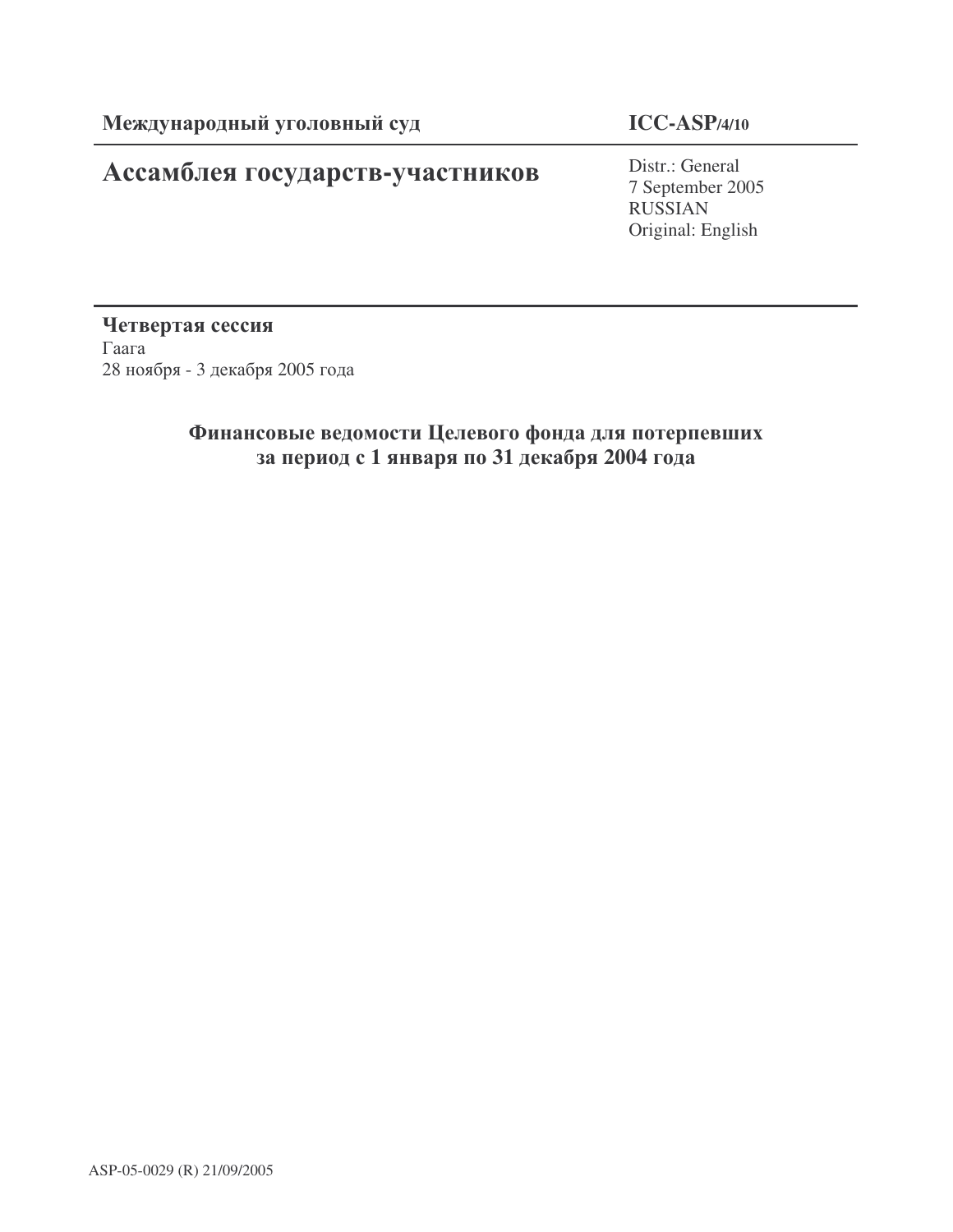ICC-ASP/4/10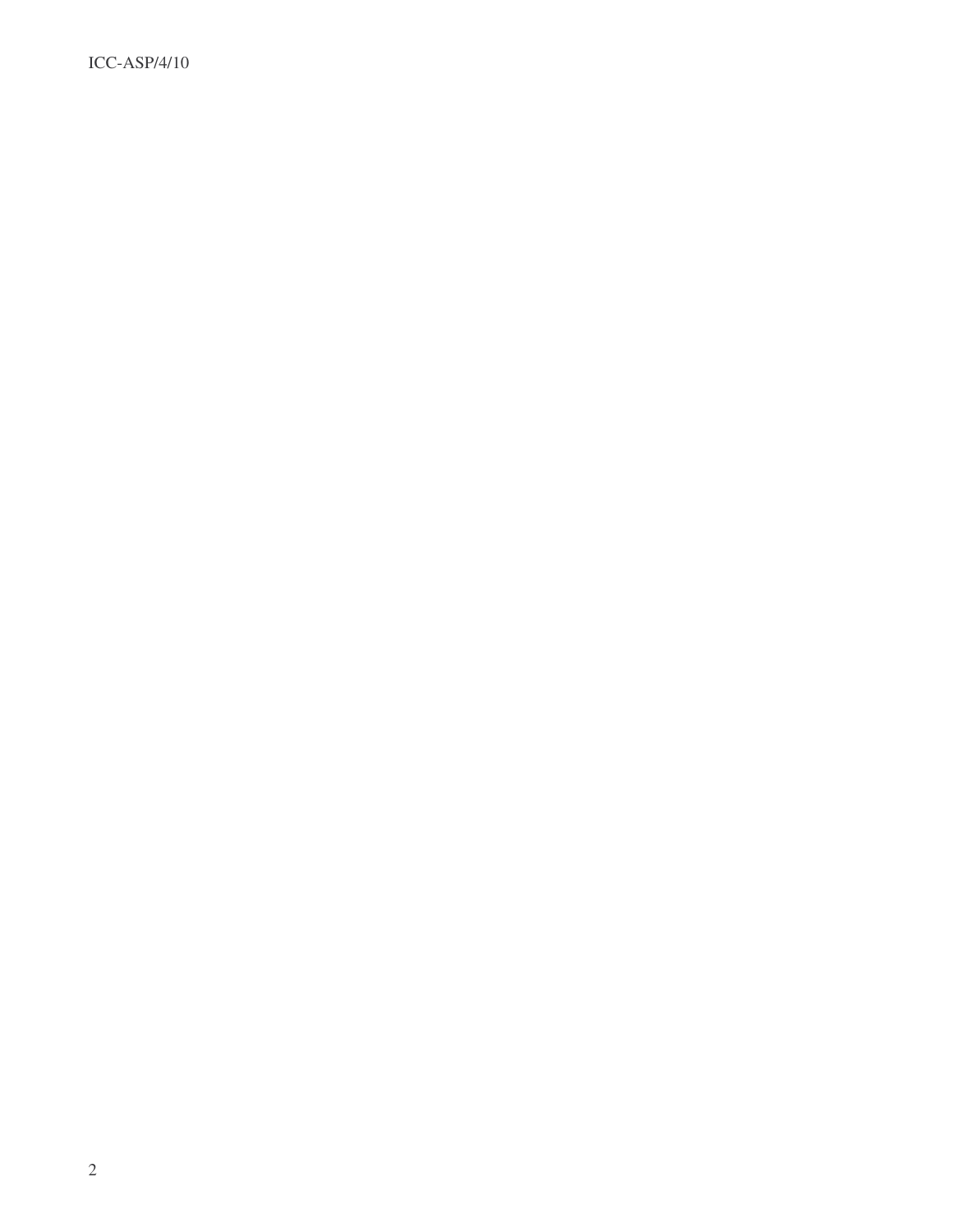# Финансовые ведомости за период с 1 января по 31 декабря 2004 года

## Содержание

| Стр.                 |                                                                   |
|----------------------|-------------------------------------------------------------------|
|                      |                                                                   |
|                      |                                                                   |
| Финансовые ведомости |                                                                   |
| Ведомость І          | Ведомость поступлений и расходов с указанием изменений в остатках |
|                      | средств за период, заканчивающийся 31 декабря 2004 года  18       |
| Ведомость II         | Ведомость активов, пассивов, резервов и остатков средств          |
|                      |                                                                   |
| Ведомость III        | Ведомость движения наличных средств по состоянию                  |
|                      |                                                                   |
|                      | Примечания к финансовым ведомостям                                |
| 1.                   |                                                                   |
| 2.                   | Резюме основной политики в области бухгалтерского учета           |
|                      |                                                                   |
| 3.                   |                                                                   |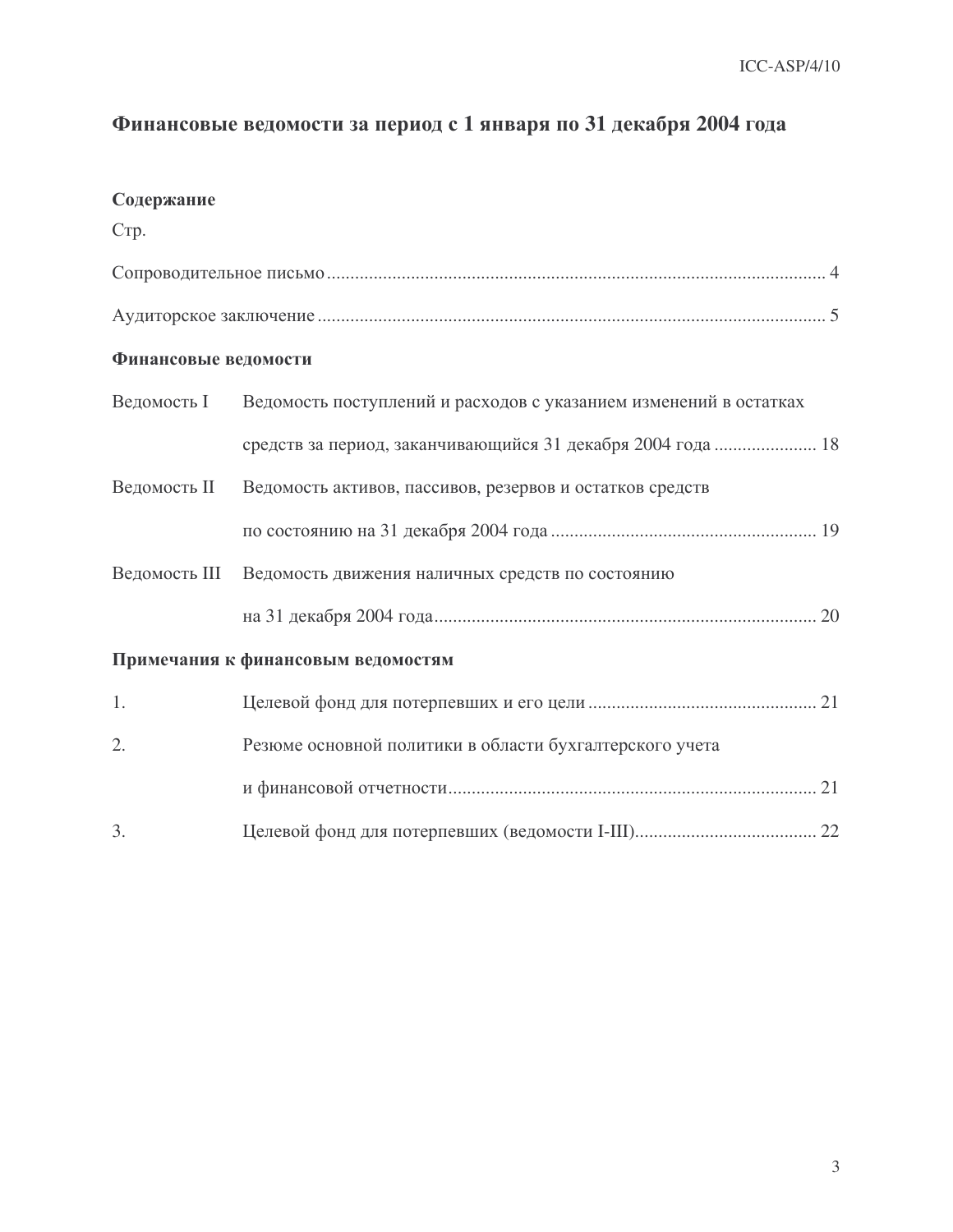#### Сопроводительное письмо

10 июня 2005 года

В соответствии с финансовым положением 11.1 имею честь представить финансовые ведомости Целевого фонда для потерпевших за финансовый период с 1 января по 31 декабря 2004 года.

> (Подпись) Брюно Катала Секретарь

Сэр Джон Борн Государственный бухгалтер-ревизор Национальное финансово-ревизионное управление 157-197 Buckingham Palace Road Victoria London SW1W 9SP United Kingdom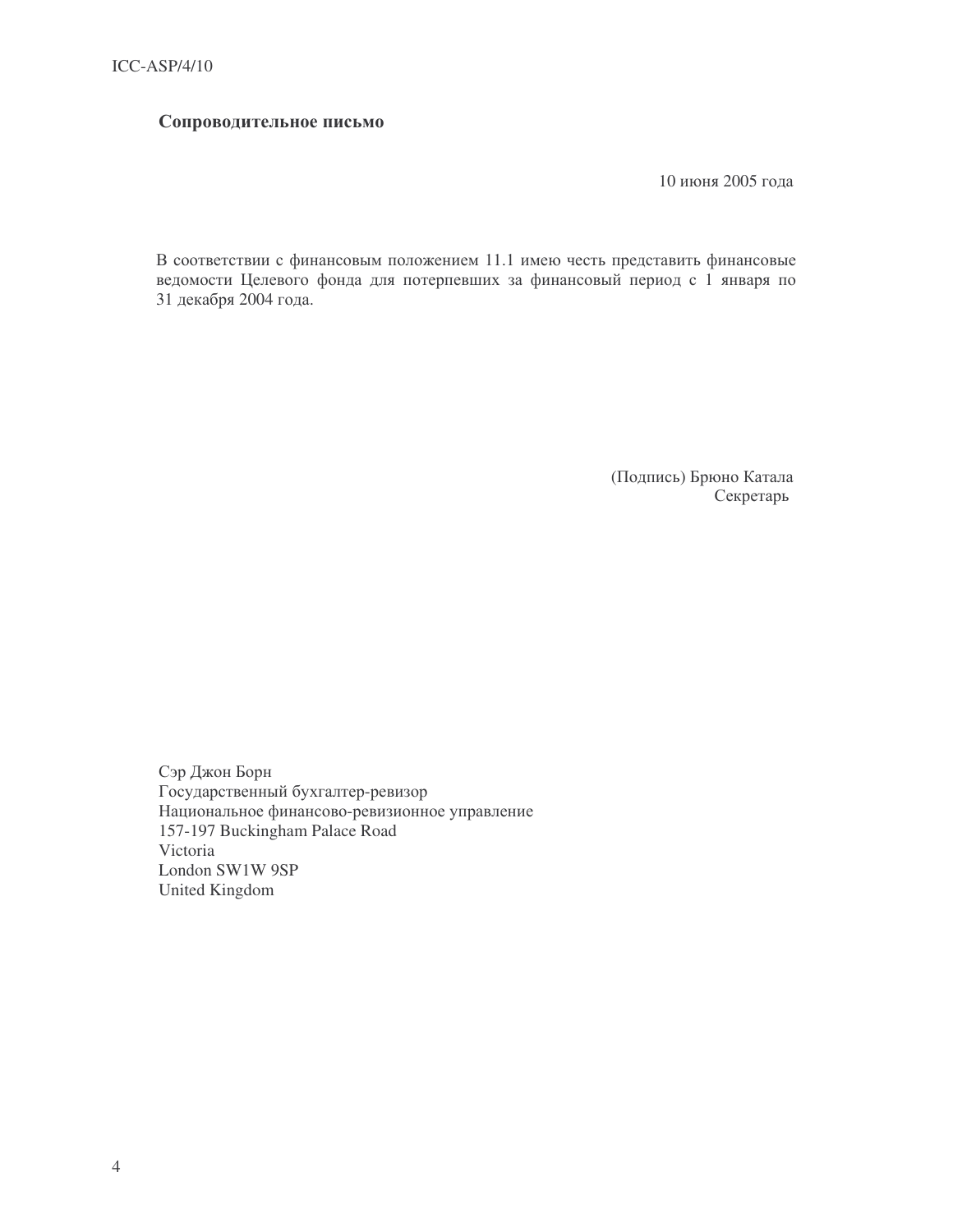#### АУДИТОРСКОЕ ЗАКЛЮЧЕНИЕ,

#### представляемое Совету управляющих Целевого фонда для потерпевших и Ассамблее государств-участников

Я провел аудит прилагаемых к настоящему финансовых ведомостей, которые включают ведомости I-III и пояснительные примечания, Целевого фонда для потерпевших Международного уголовного суда за финансовый период, закончившийся 31 декабря 2004 года.

#### Соответствующие сферы ответственности

Ответственность за данные финансовые ведомости, как это предусмотрено в резолюции 6, см. ICC-ASP/1/Res.6., приложение, пункт 5, возлагается на Секретаря Международного уголовного суда, а подготовлены они были в соответствии со стандартами учета системы Организации Объединенных Наций. Моя же ответственность заключается в представлении заключения по этим финансовым ведомостям на основе проведенного мною аудита.

#### Основа аудиторского заключения

За исключением того, что обсуждается в следующем абзаце, я проводил аудит в соответствии с общими нормами аудита Группы внешних ревизоров Организации Объединенных Наций, специализированных учреждений и Международного агентства по атомной энергии, а также в соответствии с международными нормами аудита. Эти нормы требуют планирования и проведения аудита с тем, чтобы наверняка удостовериться в том, что финансовые ведомости не содержат каких-либо существенных неточностей. Аудит включает изучение  $-$  Ha экспериментальной основе и насколько аудитор счел это необходимым в данных обстоятельствах - свидетельств, представленных в обоснование сумм и сведений, содержащихся в финансовых ведомостях. Аудит включает также оценку принципов бухгалтерского учета и важных сметных предположений, сделанных Секретарем, а также оценку формы представления общего финансового положения. Я надеюсь, что проведенный мною аудит обеспечивает достаточную основу для аудиторского заключения.

Имевшиеся в моем распоряжении свидетельства были ограниченными в отношении сравнительных цифр за предыдущий год, поскольку я не смог подтвердить полноту всей суммы, поступившей в 2003 году в виде пожертвований. Не существовало каких-либо других удовлетворительных процедур аудита, которые я мог бы использовать для того, чтобы подтвердить, что сравнительные цифры за прошлый год не содержат существенных неточностей.

#### Аудиторское заключение с оговорками, вытекающими из ограничений в охвате аудита, касающемся сравнительных цифр за прошлый год

В моем аудиторском заключении:

за исключением каких-либо корректировок в соответствующих суммах за год, закончившийся 31 декабря 2003 года, которые могли бы быть сочтены необходимыми, если бы я имел возможность получить достаточные свидетельства относительно полноты поступлений в виде пожертвований, в настоящих финансовых ведомостях правильно отражается во всех существенных аспектах финансовое положение Фонда по состоянию на 31 декабря 2004 года и результаты операций и движения денежной наличности за закончившийся на этот день период в соответствии с политикой в области бухгалтерского учета Целевого фонда для потерпевших, приведенной в примечании 2 к финансовым ведомостям; и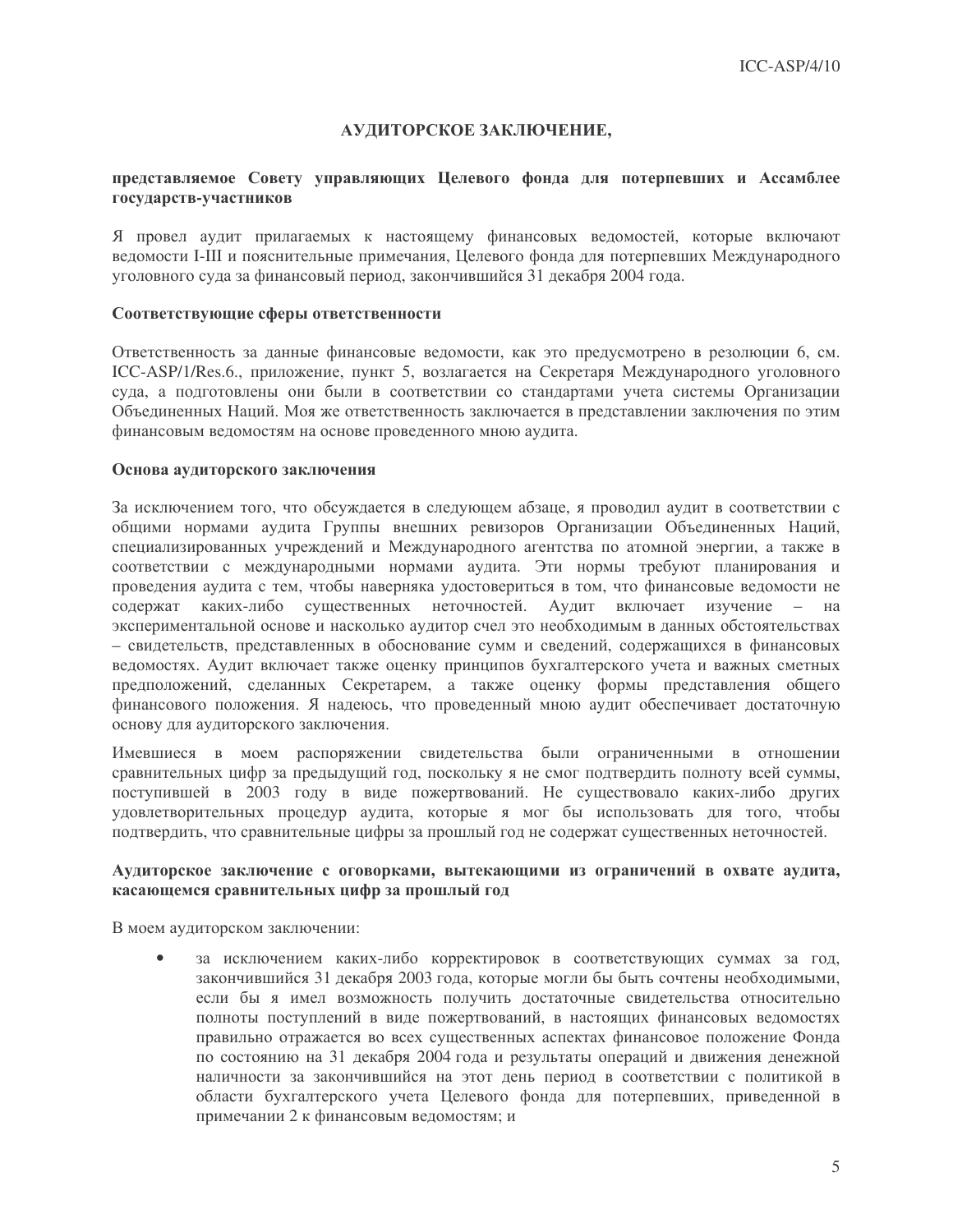во всех существенных аспектах операции Целевого фонда для потерпевших,  $\bullet$ проверенные мной в рамках проведенного мной аудита, во всех существенных отношениях осуществлялись в соответствии с Финансовыми положениями и регулирующими их нормативными документами.

Подробная информация по этим вопросам содержится в моем полном докладе о результатах аудита.

> Сэр Джон Борн Государственный бухгалтер-ревизор Соединенное Королевство Внешний аудитор

Лондон, 15 июля 2004 года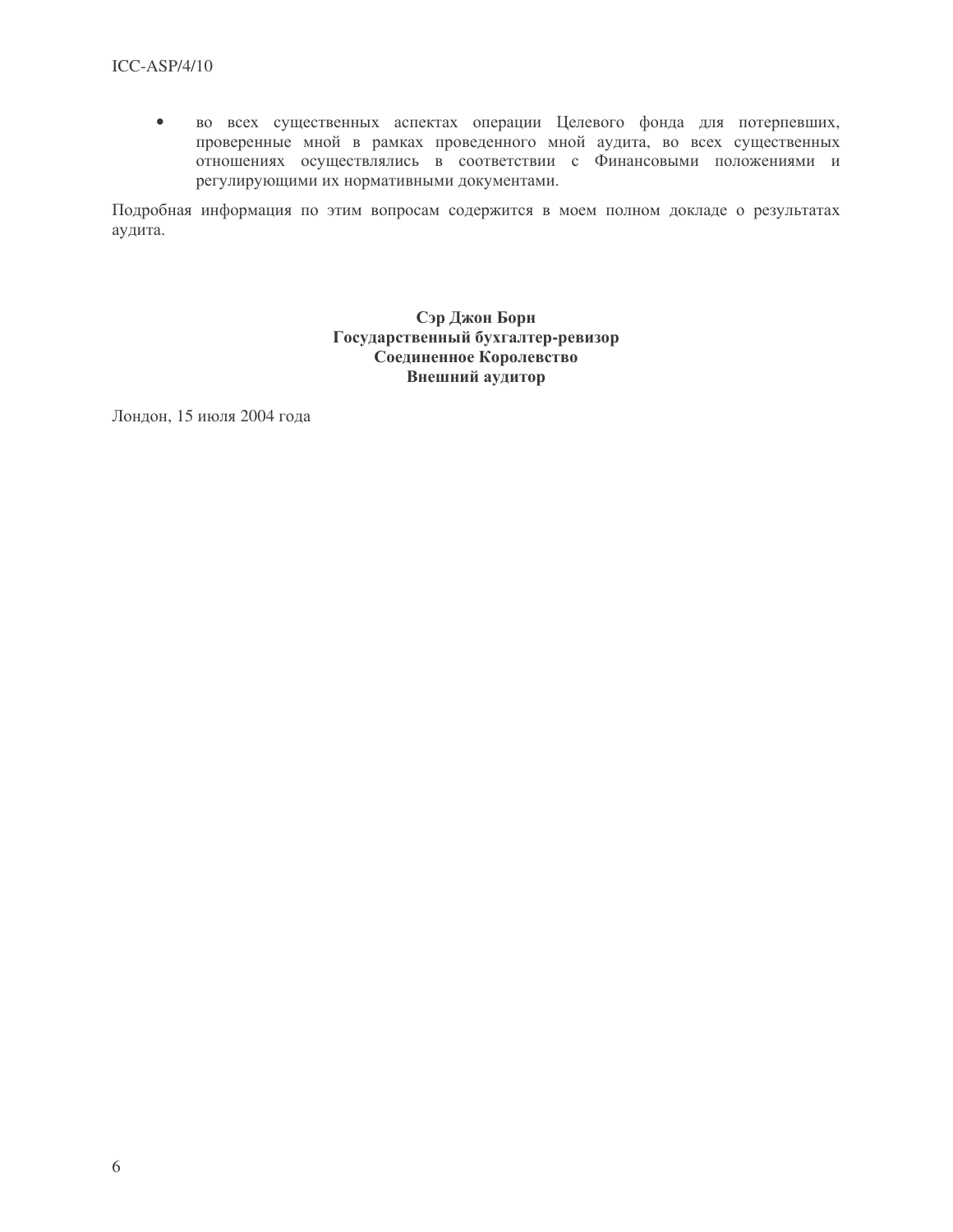

## Международный аудит

Национальное финансоворевизионное управление Соединенного Королевства (НФРУ) предоставляет Целевому фонду для потерпевших Международного уголовного суда услуги в области внешнего аудита. Руководство обратилось к Внешнему аудитору Суда сэру Джону Борну с просьбой подготовить аудиторское заключение по Целевому фонду для потерпевших Суда. В дополнение к удостоверению счетов Фонда он уполномочен согласно предоставленному ему Судом мандату докладывать Ассамблее и Совету управляющих о том, насколько экономично. результативно и эффективно Фонд использовал свои ресурсы.

НФРУ предоставляет услуги в области внешнего аудита международным организациям, действуя при этом совершенно независимо от его роли в качестве Высшего финансово-ревизионного учреждения Соединенного Королевства. НФРУ имеет группу целеустремленных и высококвалифицированных сотрудников, обладающих большим опытом аудита деятельности международных организаций.

Цель аудита заключается в предоставлении Совету управляющих и государствамучастникам независимых гарантий по соответствующим вопросам, содействии совершенствованию финансового управления и руководства Фондом и поддержке усилий, направленных на достижение целей Фонда.

# Доклад Внешнего аудитора за 2004 год

# Международный уголовный суд -Целевой фонд для потерпевших

## **СОДЕРЖАНИЕ**

|                                                                 |                                  | Пункты        |
|-----------------------------------------------------------------|----------------------------------|---------------|
| Общее резюме                                                    |                                  |               |
| Подробные выводы                                                |                                  |               |
|                                                                 |                                  |               |
| Финансовые вопросы<br>$\bigcirc$                                |                                  | $7 - 14$      |
| $\circ$                                                         | Рекомендации, сформулированные в | 15            |
| прошлом году                                                    |                                  |               |
| Выражение признательности<br>$\circ$                            |                                  | 16            |
| Охват аудита и подход к нему                                    |                                  | Приложение I  |
| Ход выполнения рекомендаций,<br>сформулированных в прошлом году |                                  | Приложение 11 |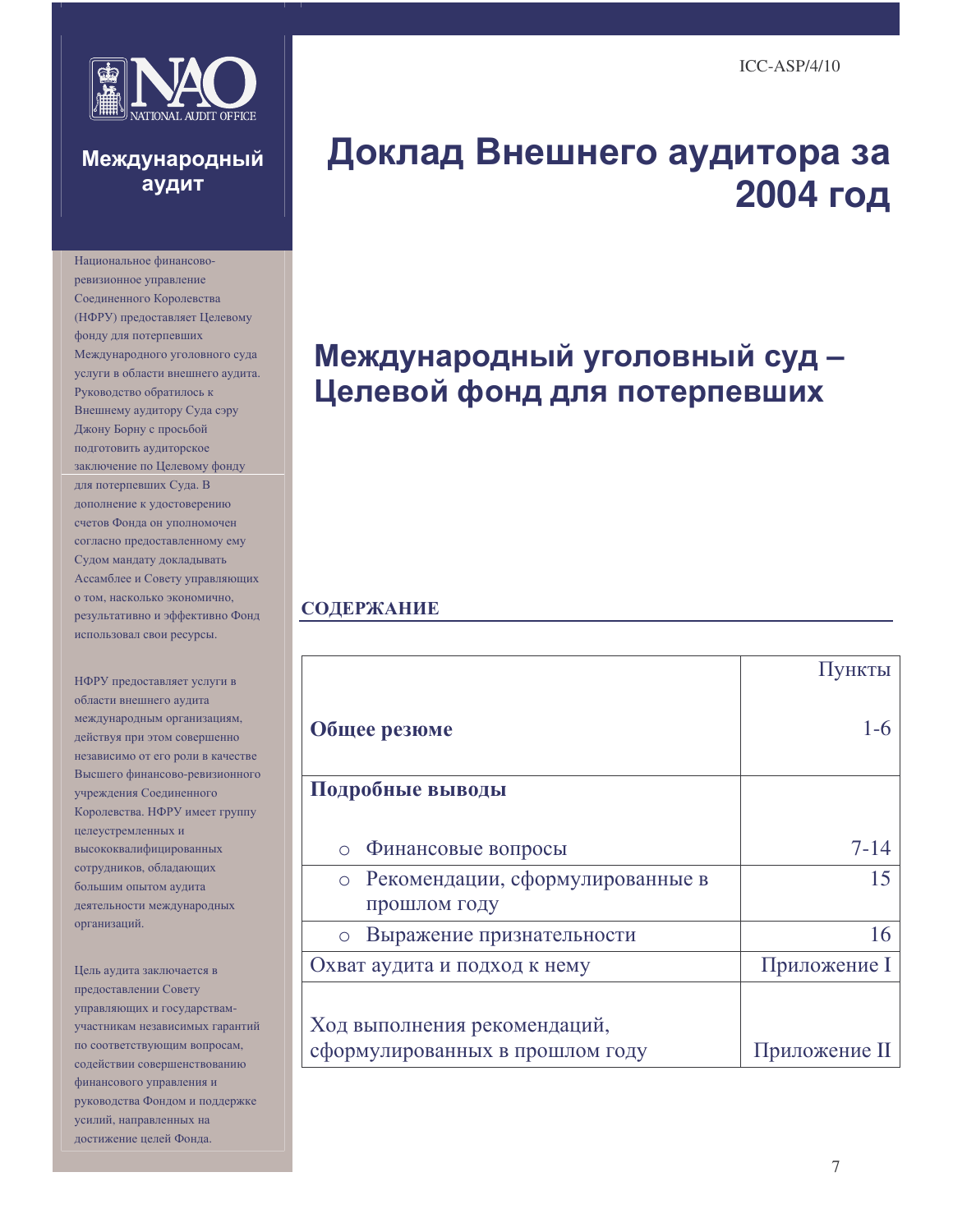## Общее резюме

- В данном разделе доклада приводится следующая информация:
- $\triangleright$  Общие результаты аудита аудиторское заключение с оговорками (ограничение по  $ox\epsilon amy)$ .
- $\triangleright$  Основные финансовые вопросы, вытекающие из аудиторской проверки.
- $\triangleright$  Вопросы, определенные по результатам проведенного нами обзора механизмов управления Фондом.
- 1. Для того чтобы жертвы военных преступлений и других несправедливостей могли получить возмещение, государства-участники учредили в соответствии с резолюцией ICC-ASP/1/6 Целевой фонд для потерпевших, управление которым было поручено отдельному Совету управляющих. В наших предыдущих докладах Ассамблее государств-участников мы обращали внимание на различные правовые и нормативные вопросы и выносили рекомендации о необходимости определения четких нормативных рамок для этого Фонда.

#### Общие результаты аудита

- 2. Внешний аудитор провел аудит счетов Суда в соответствии с Финансовыми положениями Суда; и согласно общим нормам аудита Группы внешних ревизоров Организации Объединенных Наций, специализированных учреждений и Международного агентства по атомной энергии, а также международным нормам аудита. Охват аудита и подход к нему были изложены руководству в подробной стратегии проведения аудита. Ее основные аспекты приводятся в обобщенном виде в приложении I к настоящему докладу.
- 3. При формировании нашего суждения о финансовых ведомостях Фонда за 2004 год мы рассмотрели последствия добровольных пожертвований в виде денежных средств; средства и методы контроля; и политику бухгалтерского учета Фонда, т.е. те области, которые являлись факторами, упоминавшимися в нашем аудиторском заключении с оговорками от 2003 года.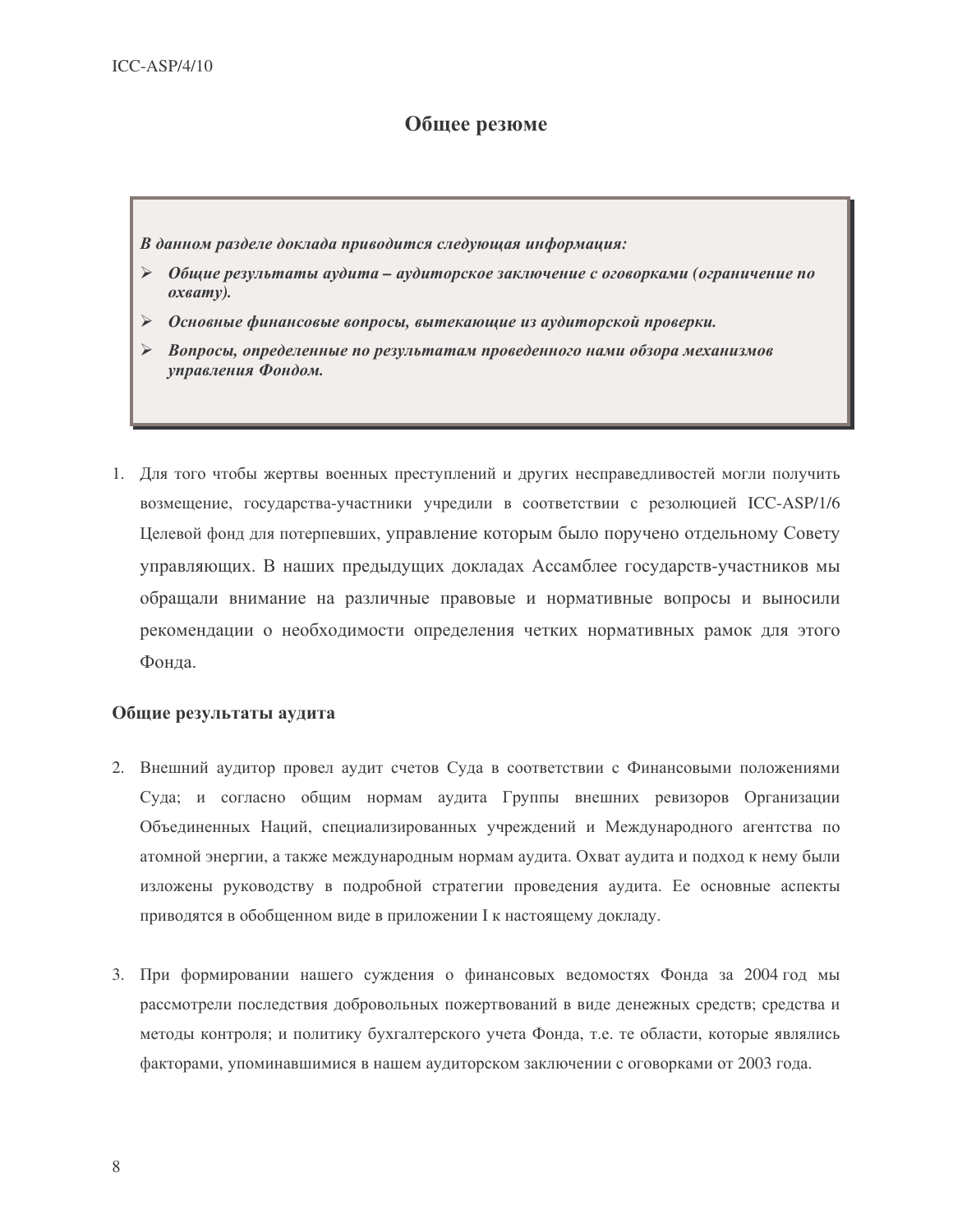4. Вследствие оговорки, сделанной в аудиторским заключении от 2003 года, мы ограничили охват аудиторского заключения за 2004 год, с тем чтобы не давать гарантий верности сопоставимых цифр за прошлый год, о которых стало известно из финансовых ведомостей за 2004 год. В аудиторском заключении обращается также внимание на потенциальное искажение сведений, которое возникло бы в случае внесения любых корректировок в финансовые ведомости за 2003 год, если бы на то время имелись надлежащие и достаточные свидетельства полноты поступлений в виде пожертвований. Во всех остальных существенных аспектах финансовые ведомости верно отражают финансовое положение Фонда.

#### Информация о финансовых вопросах

- 5. Кроме того, при проведении аудита финансовых ведомостей мы рассмотрели ключевые механизмы финансового контроля и управления, созданные для Фонда. Ряд этих замечаний касаются вопросов, определенных в докладе о внешнем аудите за прошлый год, некоторые из которых по-прежнему требуют принятия мер со стороны Совета управляющих. В приложении II к настоящему докладу приводится информация о ходе выполнения рекомендаций, содержащихся в нашем докладе за 2003 год. По нашему мнению в качестве одного из первоочередных вопросов следует уделить внимание следующим рекомендациям:
	- необходимость официального утверждения механизмов проведения внешнего аудита и  $\bullet$ назначения Внешнего аудитора по Целевому фонду для потерпевших, что в настоящее время Финансовыми положениями не предусматривается;
	- создание надлежащих механизмов регистрации пожертвований, поступающих в  $\bullet$ результате договоренностей, достигнутых с третьими сторонами;
	- $\bullet$ завершение разработки руководящих структур и административных процедур для Фонда с целью прояснения роли Секретаря и обеспечения проведения операций в соответствии с намерениями, заявленными управляющими и Ассамблеей;
	- обеспечение того, чтобы взаимоотношения с третьими сторонами и другими сотрудничающими субъектами были четко определены и задокументированы в форме юридических соглашений; и
	- документальное оформление четкой стратегии сбора средств и соответствующего бюджета расходов с целью уделения особого внимания деятельности Целевого фонда и обеспечения того, чтобы прогнозируемых поступлений было достаточно для

9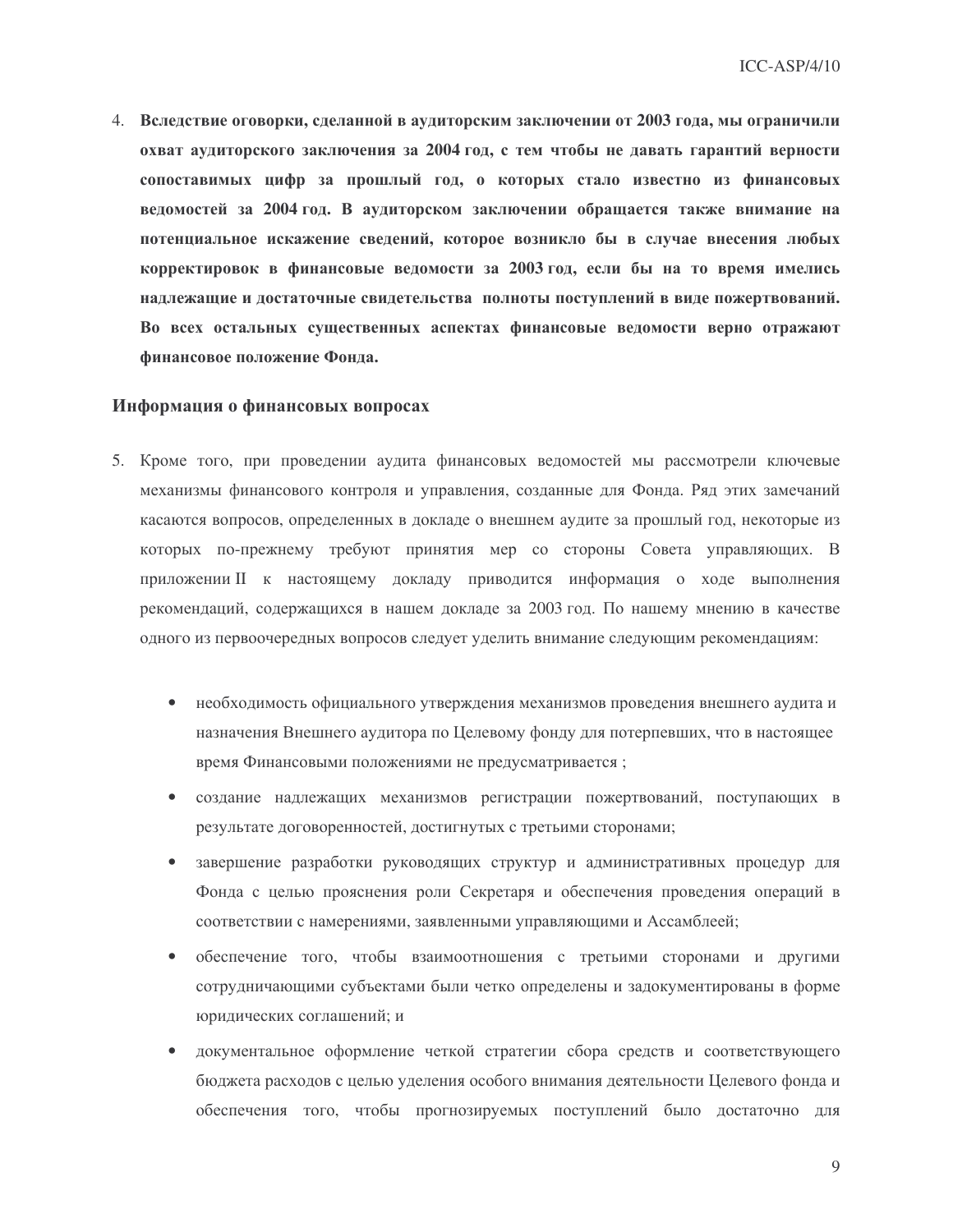удовлетворения потребностей в покрытии административных и других расходов Фонда.

6. Мы настоятельно призываем руководство поделиться подробностями, касающимися выполнения рекомендаций по итогам внешнего аудита, с Советом управляющих и Бюджетнофинансовым комитетом. Этот процесс обеспечивает проверку принимаемых руководством мер и обеспечивает государствам-участникам гарантии относительно выполнения рекомендаций.

## Подробные выводы

### Финансовые вопросы

В данном разделе доклада представлены пять рекомендаций по итогам аудита, вытекающие из:

- > обзора показателей финансовой деятельности Фонда;
- $\triangleright$  замечаний по итогам аудита в отношении поступлений в виде пожертвований, нормативных рамок и механизмов проведения аудита; и
- $\triangleright$  выполнения рекомендаций, сформулированных в предыдущие годы.

#### Показатели финансовой деятельности

7. Поступившие в Фонд ресурсы в 2004 году существенно возросли, а общая сумма добровольных взносов составила 234 318 евро по сравнению с 19 028 евро в предыдущем году. Поступления по процентам также возросли до 555 евро. Средства Фонда состоят как из долл. США, так и из евро. Средства в долл. США приводятся в финансовых ведомостях в евро, которые были пересчитаны по операционному курсу ООН на 31 декабря 2004 года. Расходы Фонда в 2004 году связаны с банковскими комиссиями и потерями на обменном курсе из-за хранившегося в долл. США остатка Фонда. Общие расходы за год составили 3 294 евро по сравнению с 6 284 евро в 2003 году. Это снижение расходов по сравнению с прошлым годом стало результатом снижения банковской комиссии после пересмотра договоренностей Фонда с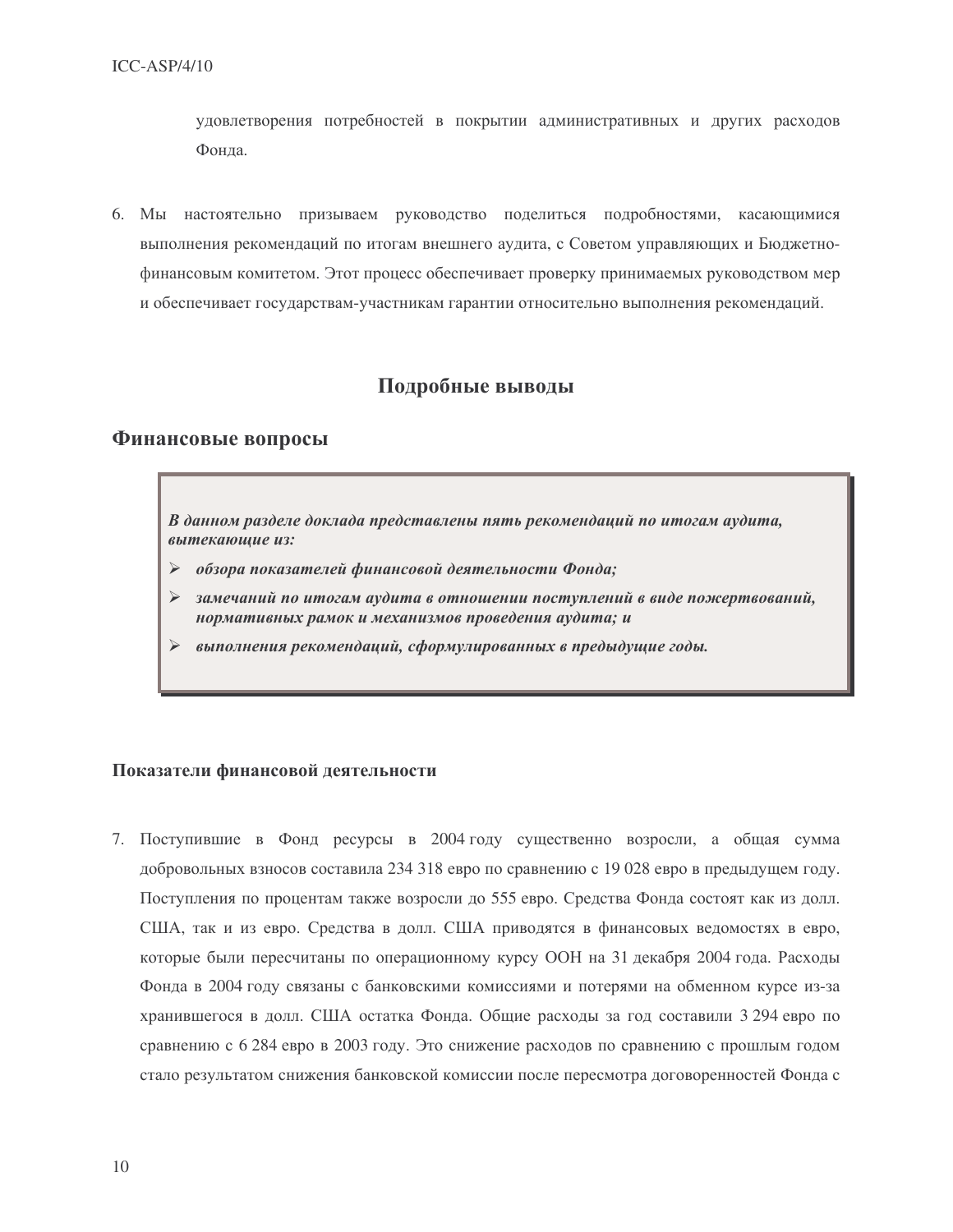банками в соответствии с рекомендацией, сделанной в ходе нашей аудиторской проверки за 2004 год.

- 8. Итоговый баланс Фонда увеличился с 17 168 евро в 2003 году до 248 747 евро в 2004 году. Мы призываем Совет управляющих учесть замечания, сделанные в докладе Внешнего аудитора за 2004 год, с тем чтобы обеспечить, чтобы Фонд располагал достаточным балансом для удовлетворения потенциальных будущих потребностей, заявки о которых могут поступать к Целевому фонду.
- 9. По мере роста остатков на счетах Фонда мы рекомендуем управляющим проводить обзор инвестиционных механизмов, используемых для обеспечения наибольшего дохода от остатков на счетах Фонда. Важно регулярно проводить оценку доходности активов Фонда для обеспечения наибольшей оптимальности и для обеспечения надлежащего управления инвестиционными рисками.

Рекомендация 1: мы рекомендуем регулярно рассматривать инвестиции Фонда в форме ликвидных средств и активно регулировать инвестиционные риски.

#### Поступления в виде пожертвований

10. В рамках проведенного нами аудита мы оценили воздействие такого фактора, как источник добровольных взносов, которое привело к тому, что по итогам аудита финансовых ведомостей в 2003 году были высказаны оговорки. В 2004 году Фонд получил добровольные взносы от государств-участников в размере 231 068 евро и взносы от частных лиц в размере 3 250 евро. Мы рассмотрели сумму поступлений от частных лиц, которая дала основание для включения оговорки в аудит, проведенный в 2003 году; мы также оценили воздействие, которое потенциально неверные сведения могли оказать на счета за 2004 год в целом. Кроме того, мы приняли к сведению проведение заявленной Судом на этот год политики в области бухгалтерского учета, см. примечание 2.7 к финансовым ведомостям, согласно которому поступления регистрируются во время фактического получения денежных средств от донора. По нашему мнению, данный источник поступлений не может допустить существенного искажения.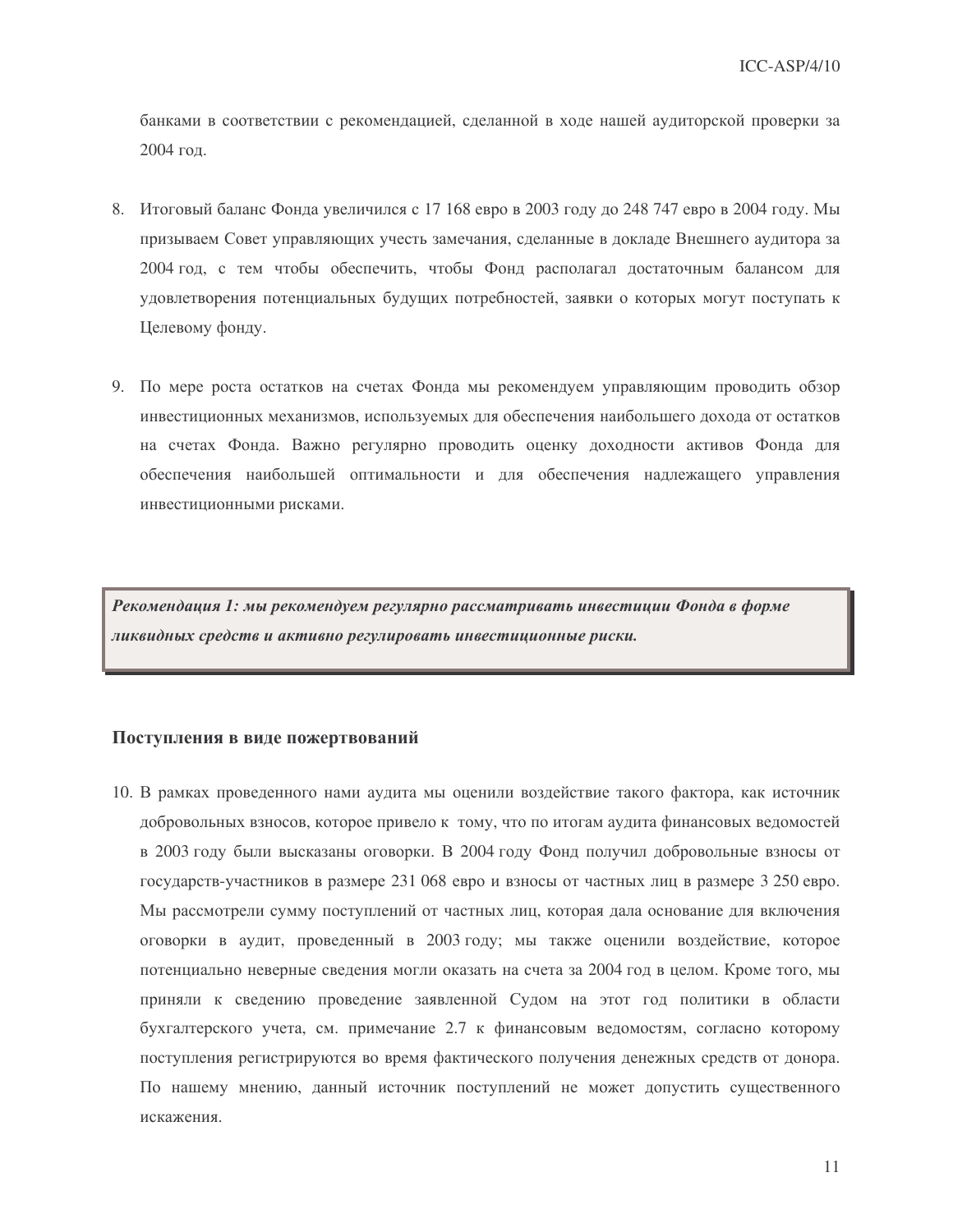- 11. Однако в аудиторском заключении за 2004 год была высказана оговорка в силу неопределенностей, связанных с предыдущими финансовыми ведомостями, т.е. ведомостями за 2003 год. Оговорка была высказана вследствие:
	- $\bullet$ отсутствия гарантии надежности сравнительных цифр за 2003 год, касавшихся операций и балансов, по которым Внешний аудитор не имел возможности представить заключение в 2003 году; и
	- потенциального искажения, которое могло бы найти отражение в финансовых  $\bullet$ ведомостях за 2004 год в результате любой корректировки соответствующих сумм за год, закончившийся 31 декабря 2003 года, если бы мы имели возможность получить достаточные данные, подтверждающие полноту поступлений в виде пожертвований в течение этого года.

#### Нормативные рамки

- 12. В настоящее время не существует финансовых положений или инструкций, которые создавали бы нормативные рамки финансового управления Фондом. Для обеспечения надежного применения финансовых положений и процедур Суда четкое требование на этот счет должно содержатся в положениях самого Фонда. Далее, неясно, применяются ли механизмы внутреннего аудита Суда к Фонду – фактор, который должен быть специально рассмотрен в положениях о Фонде.
- 13. Как сообщалось ранее, мы также не имеем четкого представления об обязанностях Секретаря Суда как администратора Фонда. Мы провели обзор проекта положений о Фонде и отметили, что они не содержат четких положений, касающихся ответственности за финансовое управление или применение мер внутреннего контроля. Мы рекомендовали бы разъяснить ответственность и обязанности Секретаря Суда в меморандуме о взаимопонимании или утвержденных положениях. Это будет иметь особо важное значение после создания Секретариата Фонда.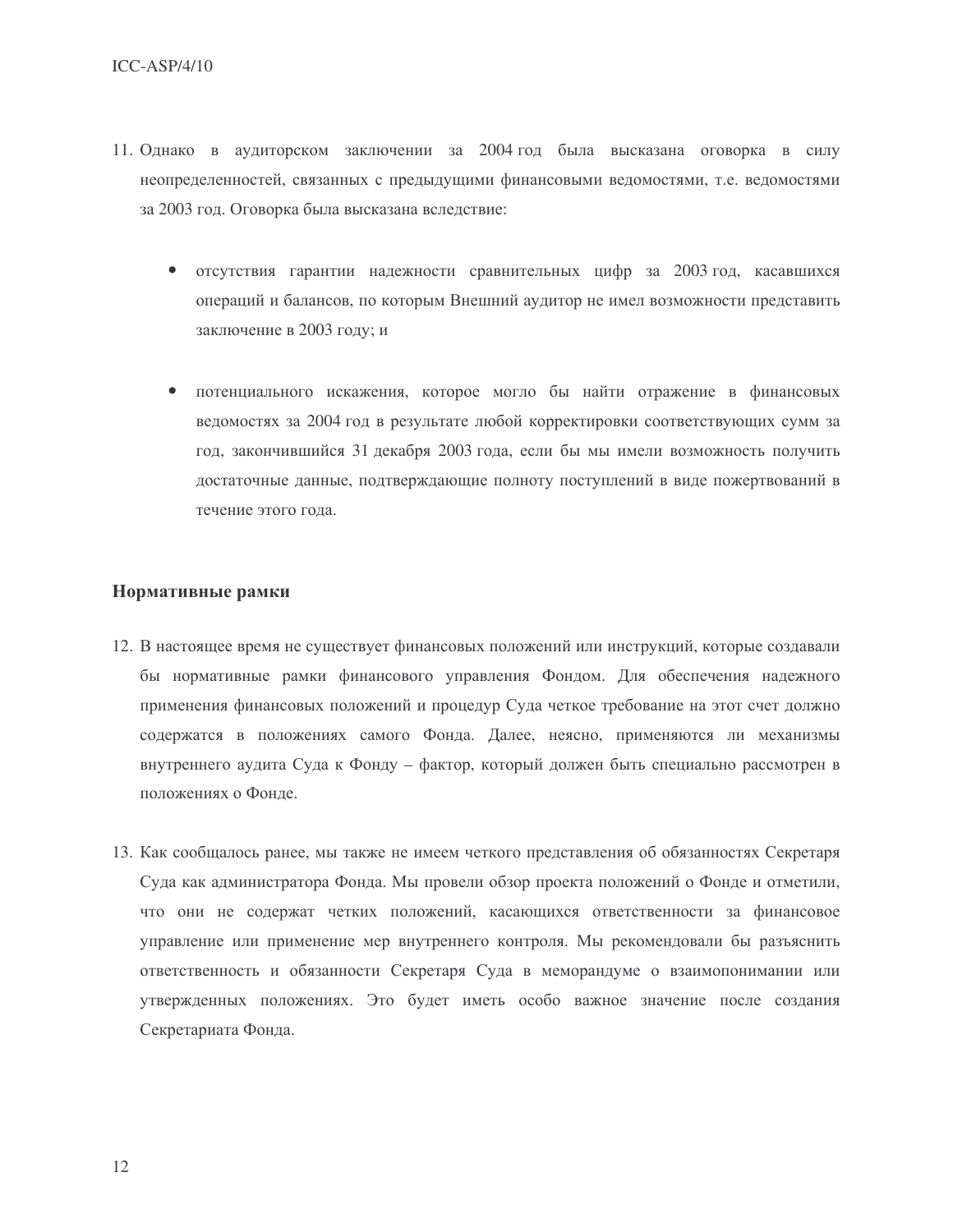Рекомендация 2: мы рекомендуем разработать конкретные рамки финансовых положений для обеспечения того, чтобы Фонд функционировал на основе четких и утвержденных нормативных рамок.

Рекомендация 3: мы рекомендуем указать роли, ответственность и обязанности в отношении внутреннего контроля и финансового управления в надлежащим образом утвержденных финансовых положениях Фонда.

#### Назначение внешних аудиторов

14. В нашем докладе за 2003 год мы отметили, что Совет управляющих официально не назначил Внешнего аудитора Фонда. Мы провели аудит Целевого фонда для потерпевших по просьбе председателя Совета управляющих и в соответствии с нашим мандатом в качестве аудиторов Международного уголовного суда. Мы готовы продолжать выступать в этом качестве, однако считаем, что потребности Фонда в аудите должны быть более официально оформлены и предусмотрены в положениях Фонда.

Рекомендация 4: мы рекомендуем Совету управляющих официально оформить потребности Фонда во внешнем аудите и официально назначить Внешнего аудитора.

### Рекомендации, сформулированные в прошлом году

15. В качестве одного из стандартных мероприятий в рамках аудита мы рассмотрели меры, принятые руководством по осуществлению рекомендаций, сформулированных по итогам предыдущей аудиторской работы. В ряде случаев настоящий доклад содержит замечания, перекликающиеся с теми, которые были высказаны в 2003 году. В приложении II приводятся информация о рекомендациях, вынесенных ранее, реагировании руководства на них и наши замечания по любой дополнительной работе, которую предстоит провести для всестороннего выполнения вынесенных по результатам аудита рекомендаций. Важно, чтобы Совет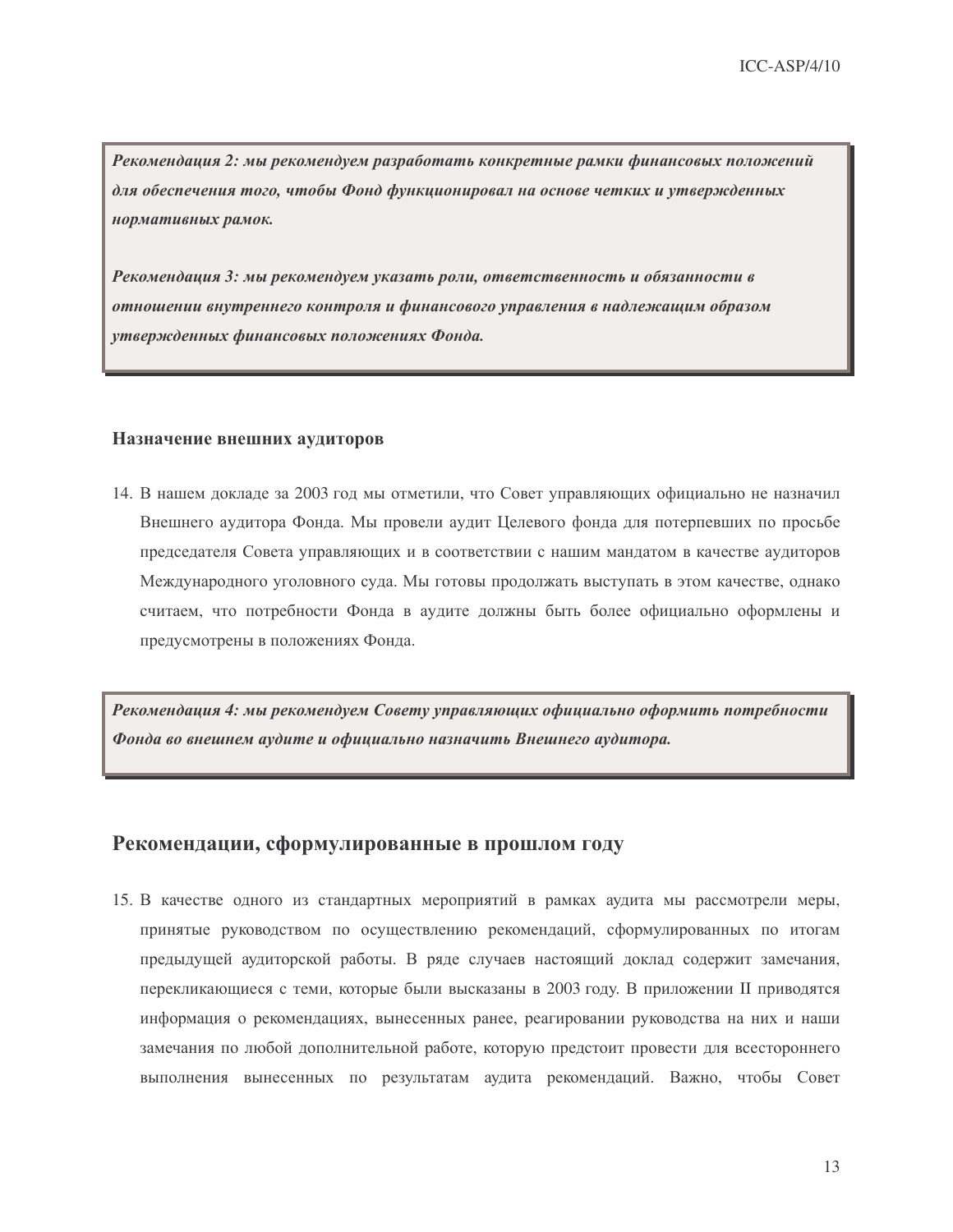управляющих и Ассамблея государств-участников рассмотрели необходимость принятия мер по выполнению этих рекомендаций.

Рекомендация 5: мы рекомендуем Фонду подготовить подробный план действий для рассмотрения и анализа того, каким образом осуществляются рекомендации, сформулированные в результате внешнего аудита. Этот план должен быть внимательно изучен Советом управляющих в целях усовершенствования существующих механизмов руководства Фондом.

## Выражение признательности

16. Мы выражаем признательность за содействие и сотрудничество со стороны Целевого фонда для потерпевших Международного уголовного суда в ходе проведения аудита, в частности со стороны Секретаря Суда и его сотрудников.

> Сэр Джон Борн Государственный бухгалтер-ревизор, Соединенное Королевство Внешний аудитор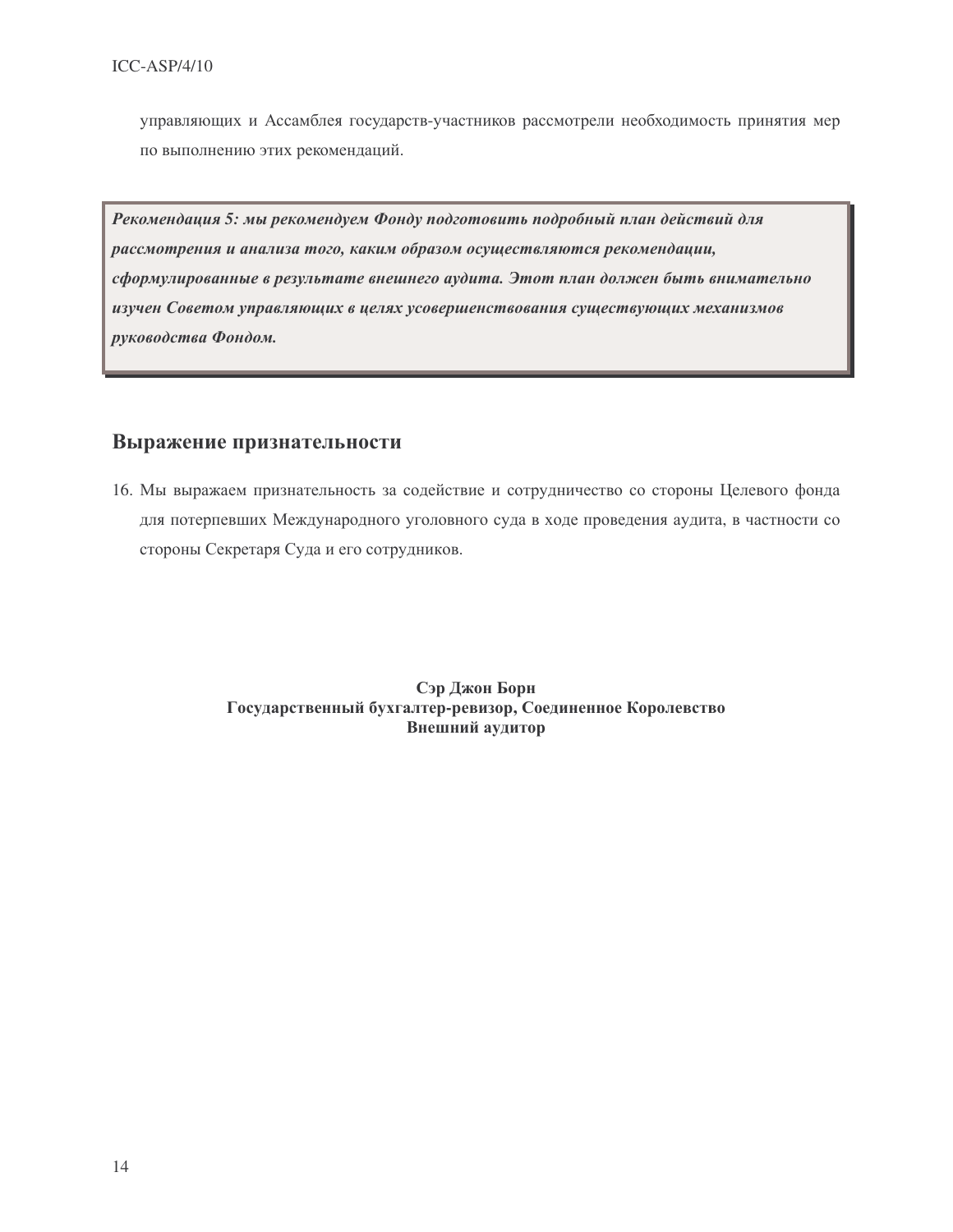## **ПРИЛОЖЕНИЕ І**

#### Охват аудита и подход к нему

Главная цель финансового аудита заключается в том, чтобы предоставить Внешнему аудитору возможность сформулировать заключение относительно того, были ли расходы, зафиксированные в финансовых ведомостях за 2004 года, произведены для целей, утвержденных Ассамблеей государств-участников и Советом управляющих; были ли поступления и расходы надлежащим образом классифицированы и зарегистрированы в соответствии с Финансовыми положениями Суда в той степени, в какой, в нашем понимании, они применимы к Фонду; и правильно ли финансовые ведомости отражают финансовое положение Фонда по состоянию на 31 декабря 2004 года. Были подробно рассмотрены основа, предположения и риски, связанные с аудитом, которые кратко излагаются для сведения руководства в документе о стратегии аудита, выпущенном в декабре 2004 года.

#### Подход к аудиту

Рассмотрение проводилось на экспериментальной основе. Это означает, что все разделы финансовых ведомостей подверглись существенному анализу с учетом зарегистрированных операций. Мы проверяем также работу ключевых механизмов внутреннего контроля Суда и Фонда с целью подготовки аудиторского заключения. И наконец, был проведен специальный анализ с целью убедиться, что финансовые ведомости правильно отражают бухгалтерские счета Фонда и представлены в надлежащей форме.

Рассмотрение в рамках настоящего аудита включало общий обзор и такую проверку бухгалтерских счетов и других подтверждающих документальных свидетельств, которые мы сочли необходимыми рассмотреть в данных обстоятельствах. Наши процедуры аудита направлены в первую очередь на подготовку заключения о проверке финансовых ведомостей Фонда. Соответственно, проведенная работа не предполагала подробного рассмотрения всех аспектов деятельности бюджетной системы и системы финансовой информации Фонда, а также его механизмов внутреннего контроля, и представленные результаты не следует рассматривать как всеобъемлющее заключение по этим аспектам. В нашем докладе выделены вопросы, касающиеся нормативных рамок работы Фонда, которые Совету директоров и государствам-участникам необходимо рассмотреть.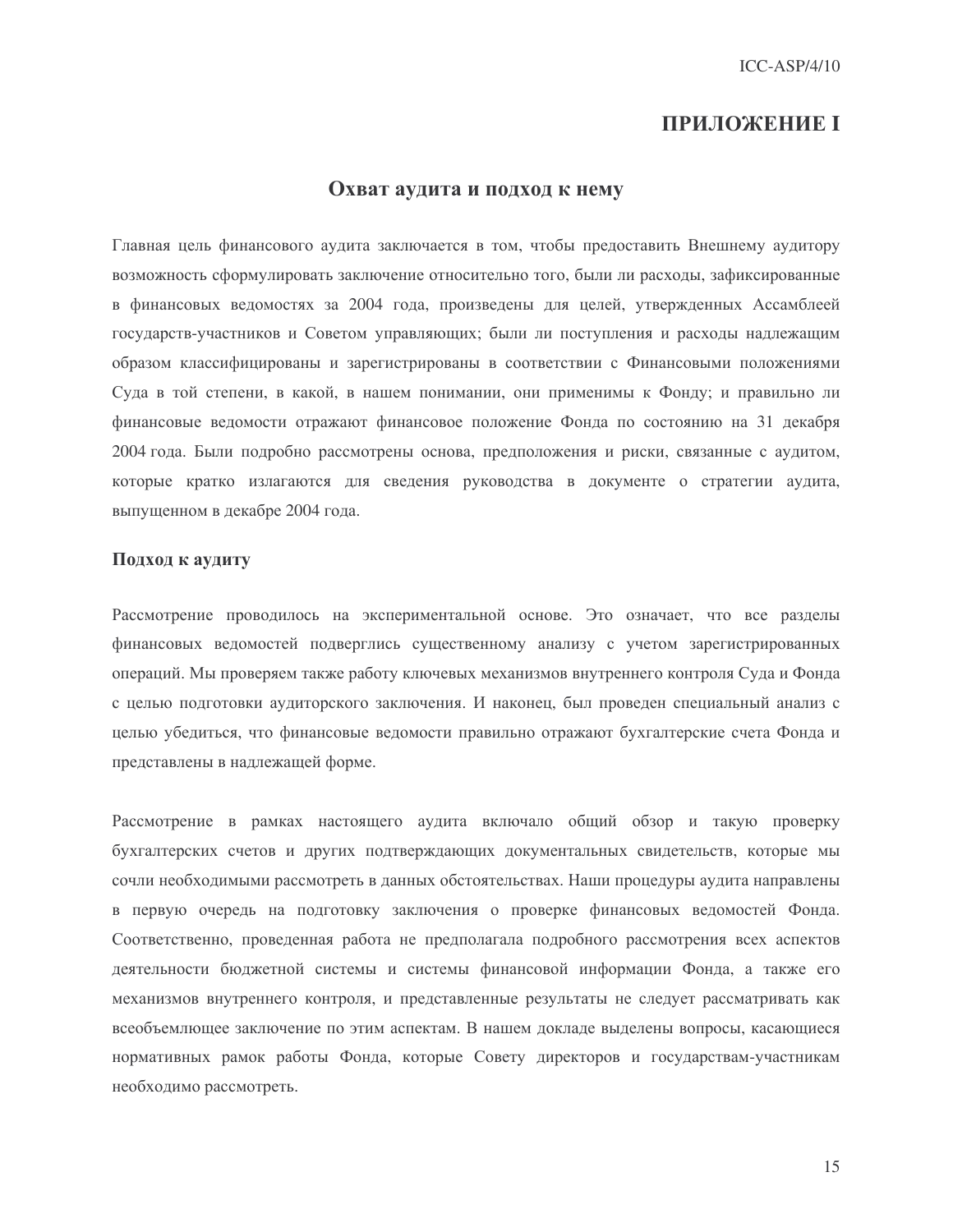## **ПРИЛОЖЕНИЕ II**

#### Рекомендация Реакция руководства МУС Замечания Внешнего аудитора Рекоменлация 1 Относительно того, чтобы Совет управляющих Совет управляющих должен рассмотреть вопрос Мы рекомендуем рассмотреть и утвердить или Генеральная Ассамблея официально об официальном назначении Внешнего аудитора. механизмы внешнего аудита Фонда и рассмотрели и рекомендовали назначить официальное назначение Внешнего аудитора Внешнего аудитора финансовых ведомостей на следующем совещании Совета директоров. Фонда. Рекомендация 2 Относительно рассмотрения и утверждения Суд разработал более четкую политику в области Суд обдумал замечания, содержащиеся в Советом управляющих и руководством более бухгалтерской отчетности и регистрации прошлогоднем докладе, и теперь он более информирован о рисках использования агентов совершенных механизмов управления поступлений в форме пожертвований. для сбора средств. Кампания, вызвавшая у нас поступлениями в форме пожертвований. озабоченность в 2003 году, с января 2004 года не проводится, и мы имели возможность вынести без каких-либо оговорок аудиторское заключение по отчетности Фонда о добровольных взносах в 2004 году. Рекомендация 3 Относительно рассмотрения Советом Был подготовлен проект положений для Необходимо продолжить работу над обсуждения Советом управляющих и управляющих административных механизмов и финансовыми положениями и механизмов отчетности для целей руководства и утверждения четвертой сессией Ассамблеи ответственностью и обязанностями в области управления Фондом; и относительно государств-участников. АГУ просила БФК внутреннего контроля применительно к Фонду. рассмотрения при консультативном содействии рассмотреть проект положений. Существующий проект положений не со стороны Секретаря Суда роли Бюджетнопроясняет этих аспектов. финансового комитета Суда в создании и обеспечении функционирования Фонда.

### Выполнение рекомендаций от 2003 года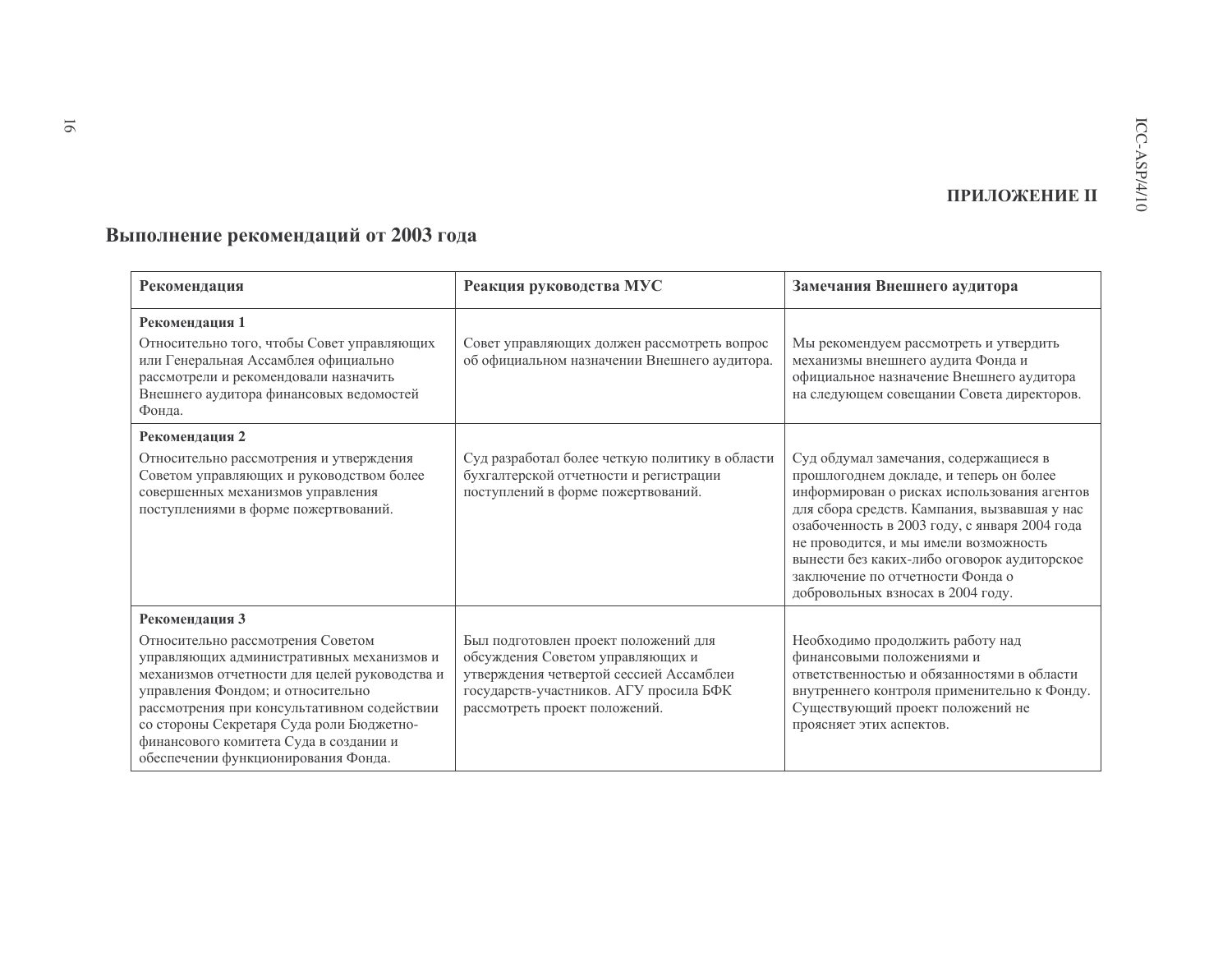| Рекомендация                                                                                                                                                                                                                                                                                                                                                                   | Реакция руководства МУС                                                                                                                                                                                                                       | Замечания Внешнего аудитора                                                                                                                                                                                                              |
|--------------------------------------------------------------------------------------------------------------------------------------------------------------------------------------------------------------------------------------------------------------------------------------------------------------------------------------------------------------------------------|-----------------------------------------------------------------------------------------------------------------------------------------------------------------------------------------------------------------------------------------------|------------------------------------------------------------------------------------------------------------------------------------------------------------------------------------------------------------------------------------------|
| Рекомендация 4<br>Относительно создания Советом управляющих<br>процедур обеспечения наличия официальных<br>соглашений со всеми сотрудничающими<br>партнерами, отвечающими за направление<br>пожертвований непосредственно в Фонд, в<br>которых определяются роли, а также<br>ответственность и обязанности.                                                                    | Секция юридических консультаций Секретариата<br>Суда в настоящее время подготавливает<br>консультативное заключение по форме<br>соглашения, в котором будут определяться<br>взаимоотношения между Фондом и любым<br>сотрудничающим партнером. | В рамках нашей будущей аудиторской работы<br>мы рассмотрим тексты и положения подобных<br>соглашений, а также любые связанные с ними<br>риски. Аудит, проведенный нами в 2004 году,<br>не выявил каких-либо сотрудничающих<br>партнеров. |
| Рекомендация 5<br>Относительно рассмотрения Советом<br>управляющих вопроса о разработке стратегии<br>сбора средств и анализе объемов<br>предполагаемых поступлений и бюджетных<br>средств для покрытия расходов Фонда с целью<br>обеспечения того, чтобы у Целевого фонда<br>имелись достаточные ресурсы для выполнения с<br>течением времени поставленных перед ним<br>целей. | Фонд подготовил, а АГУ утвердила бюджет, в<br>котором предусмотрены средства для работы<br>Секретариата и сотрудника по сбору средств.                                                                                                        | Мы продолжим рассмотрение степени<br>обеспечения Фонда ресурсами и степени<br>выполнения им своих стратегических задач,<br>после того как они будут полностью<br>определены.                                                             |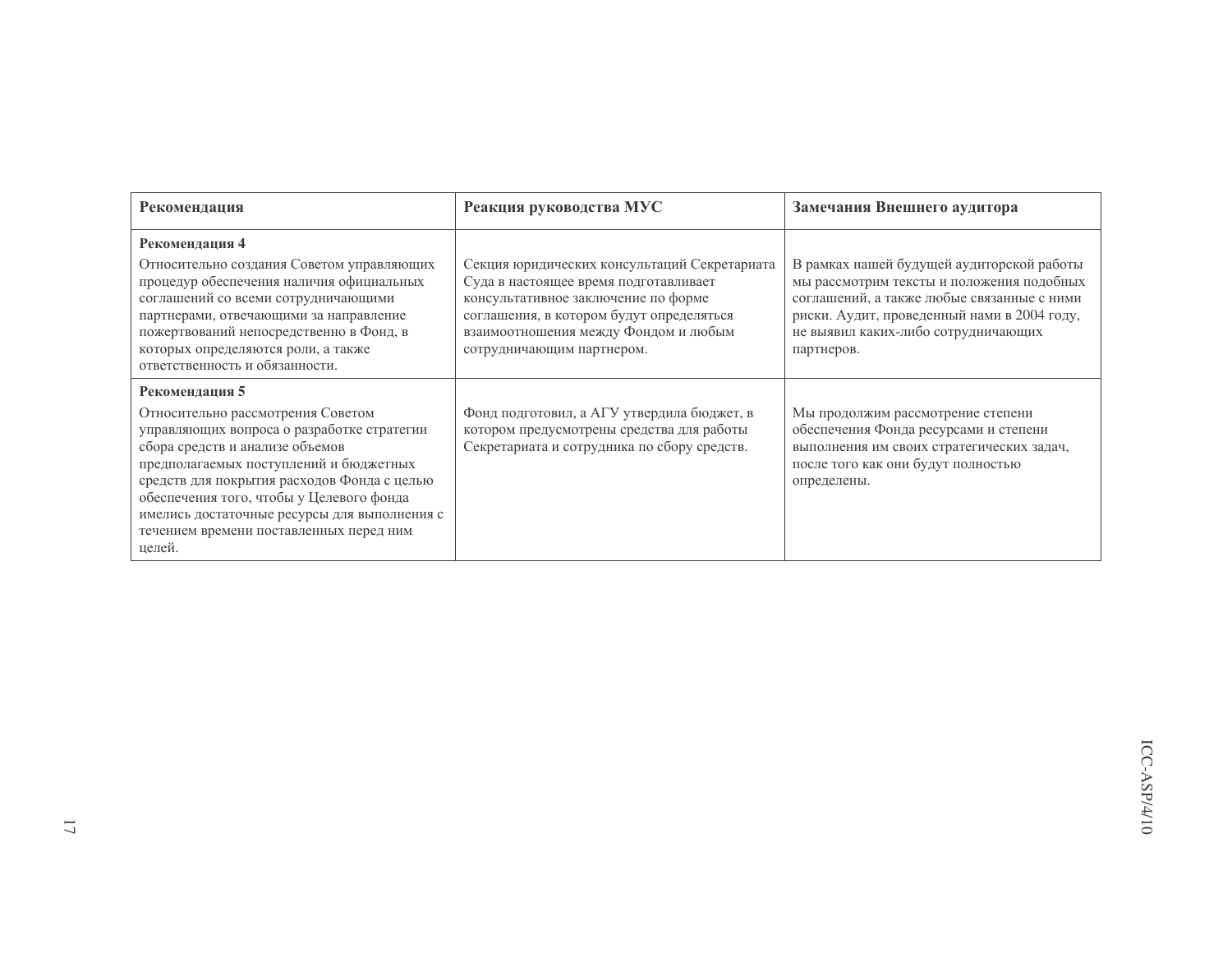## Целевой фонд для потерпевших Ведомость поступлений и расходов с указанием изменений в остатках средств за период, заканчивающийся 31 декабря 2004 года

 $(eeepo)$ 

|                                                         | 2004    | Ссылки на<br>примечания | 2002-2003 |
|---------------------------------------------------------|---------|-------------------------|-----------|
| Поступления                                             |         |                         |           |
| Добровольные взносы                                     | 234 318 | 3.5                     | 19 0 28   |
| Взнос МУС                                               |         |                         | 4 4 2 4   |
| Доход в виде процентов                                  | 555     |                         |           |
| Итого поступлений                                       | 234 873 |                         | 23 452    |
| Расходы<br>Расходы                                      | 3 2 9 4 | 3.6                     | 6 2 8 4   |
| Итого расходов                                          | 3 2 9 4 |                         | 6 2 8 4   |
| Превышение/(недобор) поступлений над<br>расходами       | 231 579 |                         | 17 168    |
| Остатки средств на начало финансового периода           | 17 168  |                         |           |
| Остатки средств по состоянию на 31 декабря<br>2004 года | 248 747 |                         | 17 168    |

Подпись (Мариан Кашу) Главный сотрудник по финансовым вопросам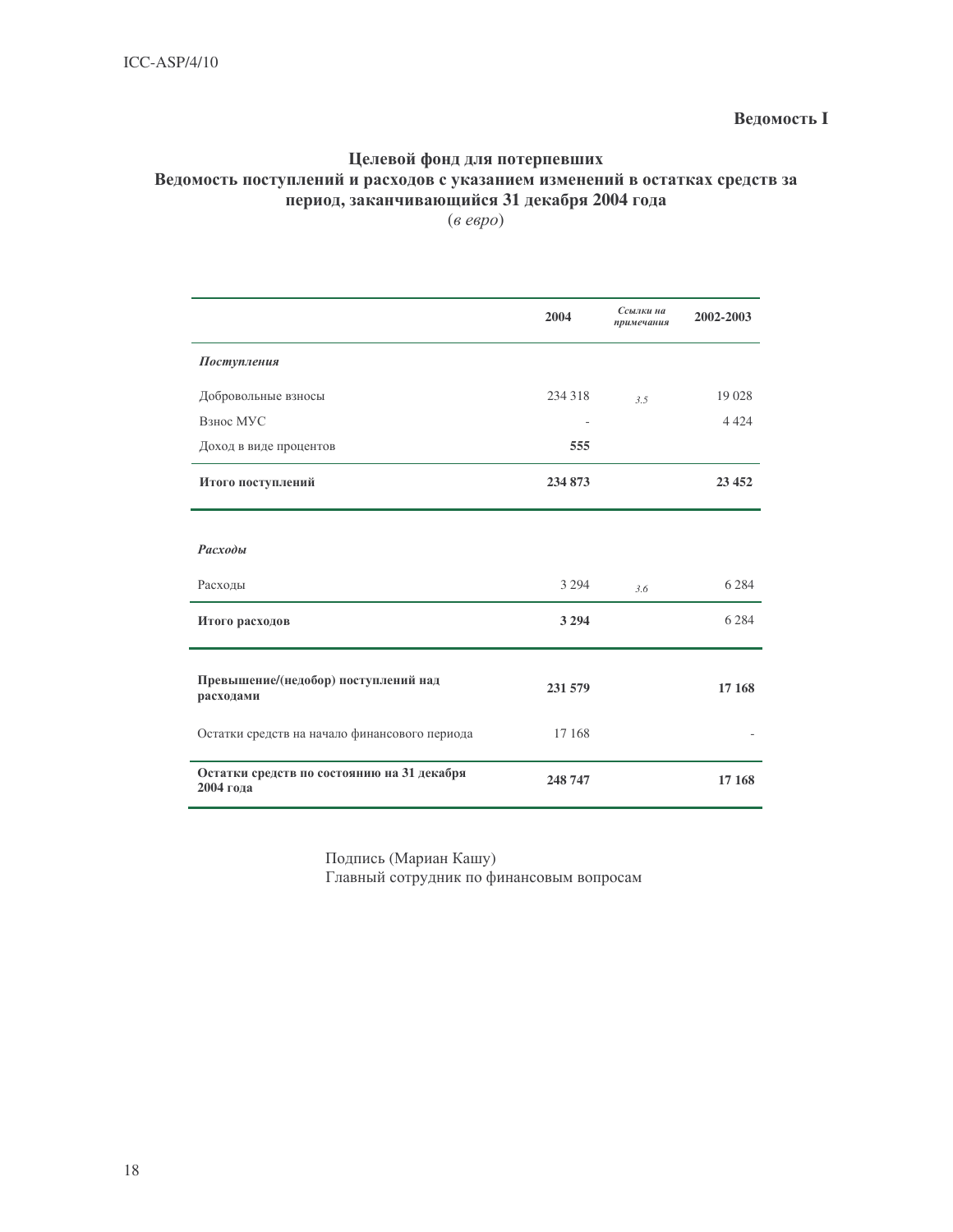#### Ведомость II

#### Целевой фонд для потерпевших Ведомость активов, пассивов, резервов и остатков средств по состоянию на 31 декабря 2004 года  $($ e $e$ e $po)$

|                                                  | 2004    | Ссылки на<br>примечания | 2002-2003 |
|--------------------------------------------------|---------|-------------------------|-----------|
| Активы                                           |         |                         |           |
| Денежные и срочные депозиты                      | 231 814 |                         | 12744     |
| Остатки межфондовых денежных средств к получению | 16 40 6 | 3.7                     | 4 4 2 4   |
| Средства по другим счетам к получению            | 527     | 3.8                     |           |
| Итого активов                                    | 248 747 |                         | 17 168    |
| Пассивы                                          |         |                         |           |
| Итого расходов                                   |         |                         |           |
| Резервы с остатки средств                        |         |                         |           |
| Совокупное положительное сальдо                  | 248 747 |                         | 17 168    |
| Итого резервов и остатков средств                | 248 747 |                         | 17 168    |
|                                                  |         |                         |           |
| Итого пассивов, резервов и остатков средств      | 248 747 |                         | 17 168-   |

Подпись (Мариан Кашу) Главный сотрудник по финансовым вопросам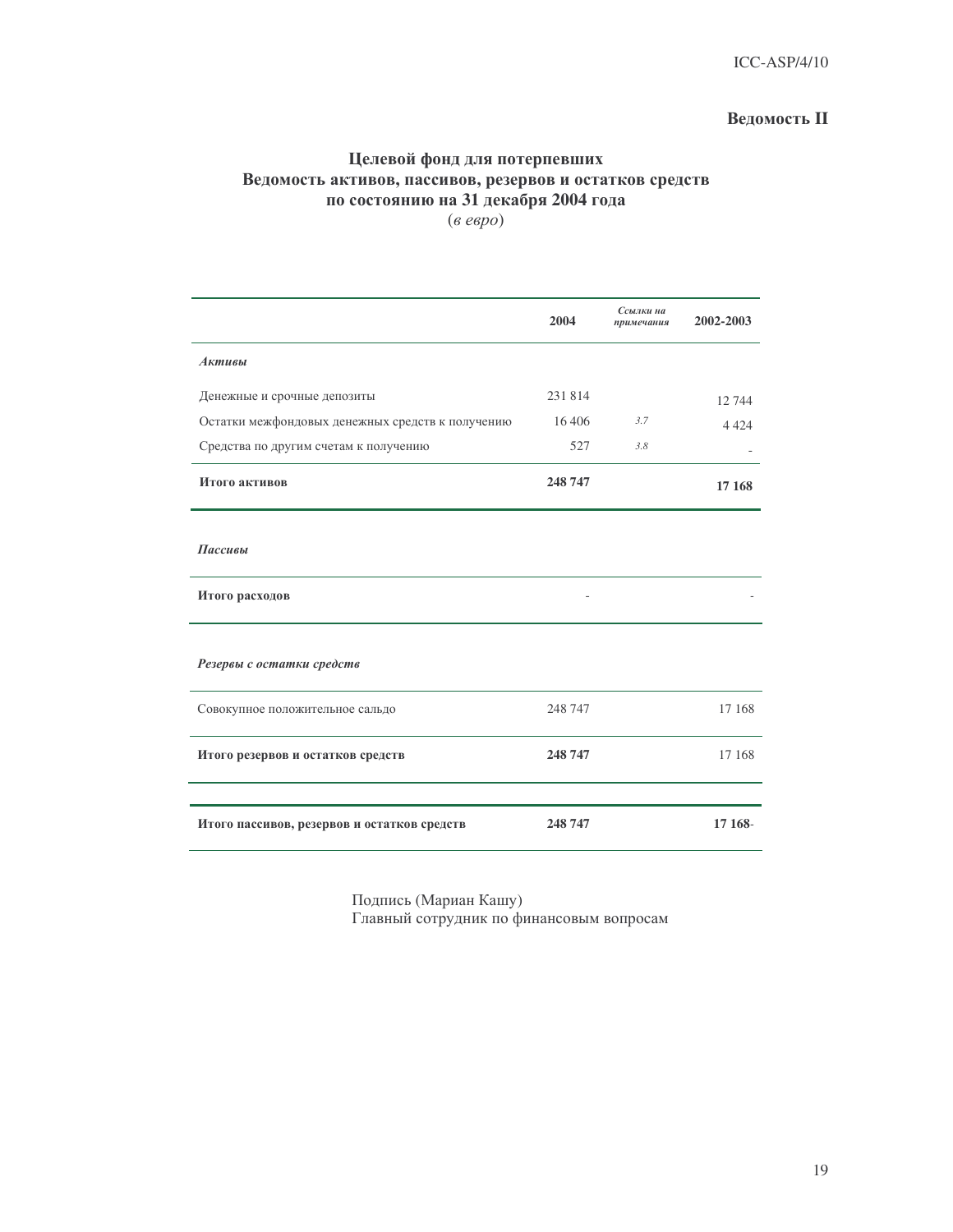#### Ведомость III

## Целевой фонд для потерпевших Ведомость движения наличных средств по состоянию на 31 декабря 2004 года

(в евро)

|                                                                                                            | 2004    | 2002-2003 |
|------------------------------------------------------------------------------------------------------------|---------|-----------|
| Движение наличных средств в рамках оперативной<br>деятельности                                             |         |           |
| Чистое превышение/(недобор) поступлений над расходами<br>(ведомость I)                                     | 231 579 | 17 168    |
| Увеличение/уменьшение остатков средств к получению                                                         | (11982) | (4424)    |
| (Увеличение)/уменьшение средств по другим счетам к оплате                                                  | (527)   |           |
| За вычетом доходов в виде процентов                                                                        | (555)   |           |
| Чистые поступления наличных средств по результатам<br>оперативной деятельности                             | 218 515 | 12744     |
| Поступления наличных средств от инвестиционной и<br>финансовой деятельности<br>Включая доходы по процентам | 555     |           |
| Чистое поступления наличных средств от инвестиционной и<br>финансовой деятельности                         | 555     |           |
| Поступления наличных средств из других источников<br>Чистое увеличение/(сокращение)                        |         |           |
| Чистые поступления денежных средств из других<br><b>ИСТОЧНИКОВ</b>                                         |         |           |
| Чистое увеличение/(сокращение) денежных и срочных депозитов                                                | 219 070 | 12 744    |
| Денежные и срочные депозиты по состоянию на начало периода                                                 | 12744   |           |
| Денежные и срочные депозиты по стоянию на конец периода<br>(ведомость II)                                  | 231 814 | 12744     |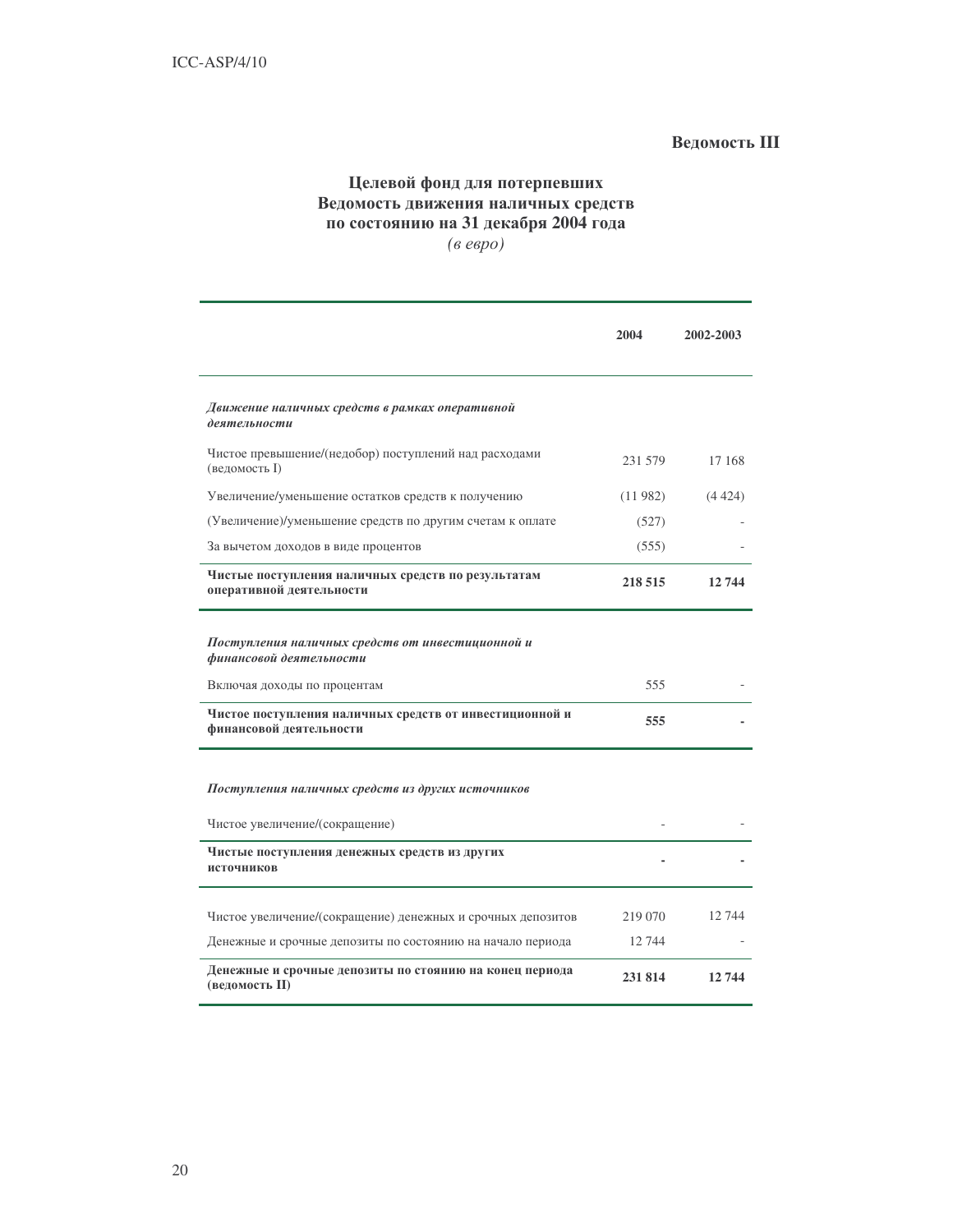## Примечания к финансовым ведомостям Целевого фонда для потерпевших

#### $1<sub>1</sub>$ Целевой фонд для потерпевших и его цели

 $1.1$ Целевой фонд для потерпевших был учрежден Ассамблеей государствучастников (AГУ) в ее резолюции ICC-ASP/1/Res.6 в интересах жертв преступлений, подпадающих под юрисдикцию Международного уголовного суда (МУС), и семей таких жертв.

В приложении к резолюции 6 Ассамблея государств-участников учредила Совет управляющих, отвечающий за управление Целевым фондом для потерпевших.

#### $2.$ Резюме основной политики в области бухгалтерского учета и финансовой отчетности

 $2.1$ Счета Целевого фонда для потерпевших ведутся в соответствии с Финансовыми положениями и правилами МУС, как это определено Ассамблеей государствучастников в приложении к ее резолюции ICC-ASP/1/Res.6. Поэтому счета Целевого фонда для потерпевших в настоящее время соответствуют стандартам учета системы Организации Объединенных Наций. Настоящие примечания являются неотъемлемой частью финансовых ведомостей Целевого фонда для потерпевших.

 $2.2$ Система учета, применяемая фондами: счета Целевого фонда для потерпевших ведутся на основе системы учета, применяемой фондами.

 $2.3$ Финансовый период: финансовый период Целевого фонда для потерпевших составляет один календарный год, если Ассамблеей государств-участников не принято решение об ином.

 $2.4$ Учет по первоначальной стоимости: счета готовятся на основе учета по первоначальной стоимости и не корректируются для отражения последствий изменений цен на товары и услуги.

 $2.5$ Валюта счетов: счета Целевого фонда для потерпевших представляются в евро. Бухгалтерские счета, которые ведутся в других валютах, переводятся в евро по операционному курсу Организации Объединенных Наций, действующему на дату составления финансовой ведомости. Сделки, совершенные в других валютах,

 $21$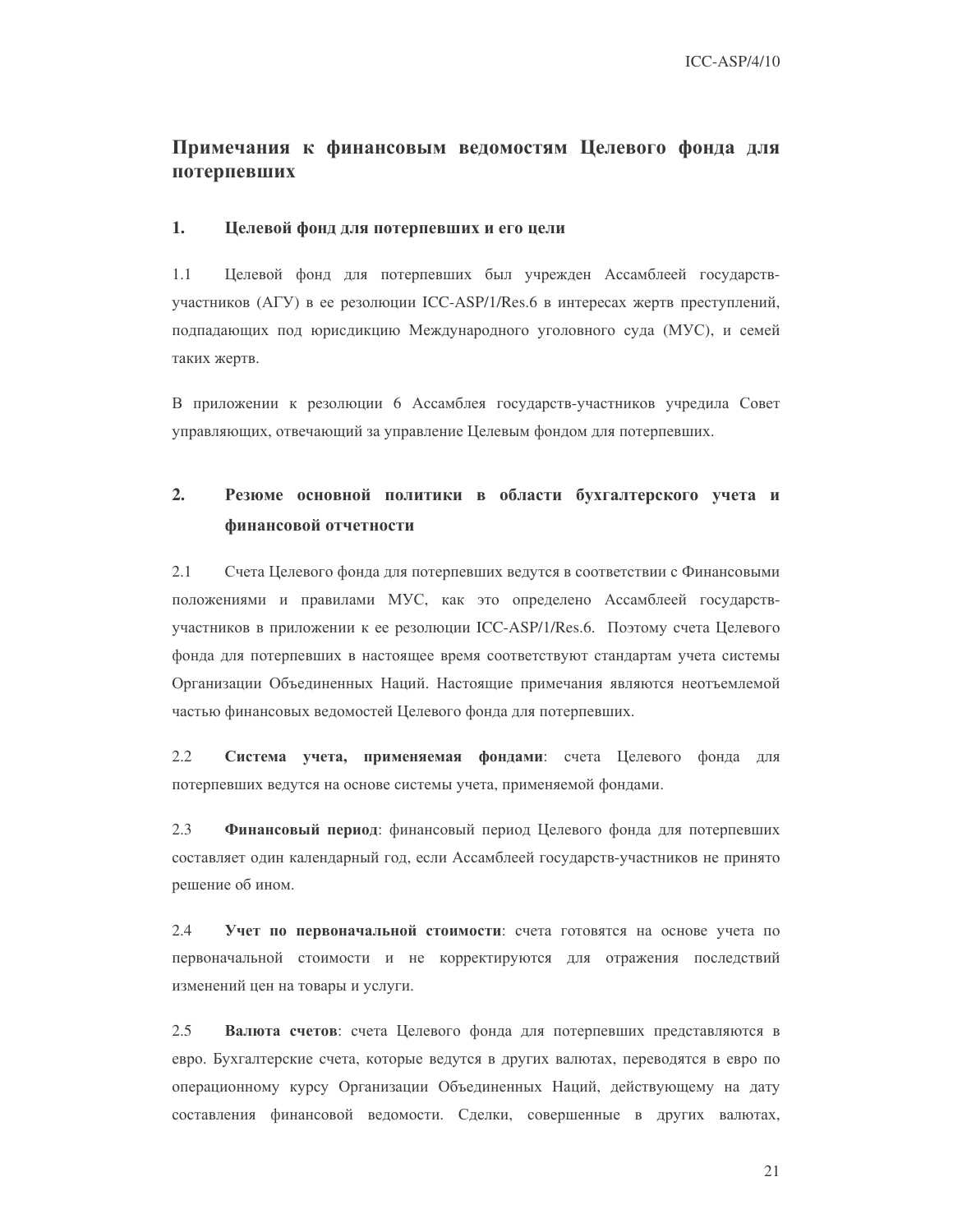переводятся в евро по операционному курсу Организации Объединенных Наций на дату совершения сделки.

- $2.6$ Финансирование: Целевой фонд для потерпевших финансируется за счет:
	- а) добровольных взносов правительств, международных организаций, частных лиц, корпораций и других субъектов согласно соответствующим критериям, принятым Ассамблеей государств-участников;
	- b) денежных средств и иного имущества, изъятых посредством штрафов или конфискации и переданных в Целевой фонд для потерпевших по распоряжению МУС на основании пункта 2 статьи 79 Статута;
	- с) средств, взысканных в порядке возмещения ущерба по распоряжению МУС на основании правила 98 Правил процедуры и доказывания;
	- d) таких средств, которые Ассамблея государств-участников может решить выделить Фонду.

 $2.7$ Поступления: добровольные взносы регистрируются в качестве поступлений на основе письменных обязательств о выплате денежных взносов в течение текущего финансового года за исключением тех случаев, когда о них не было объявлено заранее. В этих случаях поступления регистрируются на время фактического получения взносов от доноров.

2.8 Денежные и срочные депозиты включают средства, хранимые на банковских счетах, приносящих процентный доход, срочных депозитах и онкольных счетах.

#### $3.$ Целевой фонд для потерпевших (ведомости I-III)

 $3.1$ Финансовый период составляет один год. Однако первый финансовый период длился с 1 сентября 2002 года по 31 декабря 2003 года в соответствии с резолюцией AFY ICC/ASP/1/Res.12.

 $3.2$ В ведомости I приводятся поступления и расходы, а также изменения в резерве и остатках средств за финансовый период. Она включает расчет превышения поступлений над расходами за текущий период и коррективы в поступлениях или расходах за предыдущий период.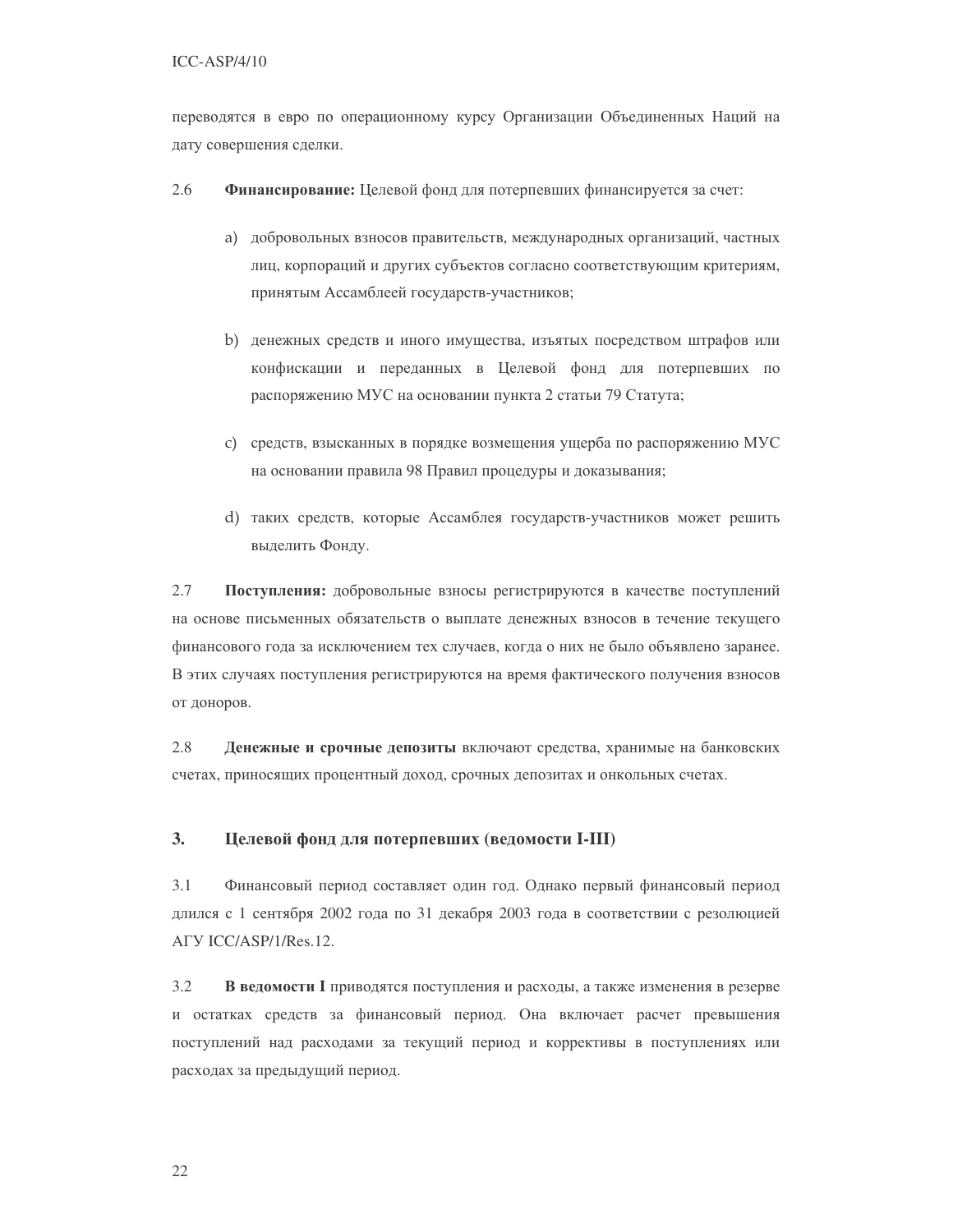$3.3$ В ведомости II приводятся активы, пассивы, резервы и остатки средств по состояния на 31 декабря 2004 года.

 $3.4$ В ведомости III отражено резюме движения наличных средств, подготовленное с использованием косвенного метода Международного стандарта бухгалтерского учета 7.

 $3.5$ Поступления: за счет добровольных взносов была получена общая сумма в 234 318 евро:

- а) Общая сумма в 231 068 евро была получена в виде взносов от правительств, частных лиц, организаций и других субъектов.
- b) Сумма в 3250 евро была получена в форме чеков в долл. США, выписанных в качестве пожертвований частными лицами в Соединенных Штатах Америки в результате проведения кампании в поддержку Целевого **CIIIA** фонда ЛЛЯ потерпевших, организованной  $\overline{B}$ рядом неправительственных организаций. Сбор чеков проводился одной из участвовавшей в кампании НПО в США - «Граждане, выступающие за глобальные решения», - и средства были депонированы на банковский счет Целевого фонда для потерпевших. В отсутствие определенной Советом управляющих политики Целевого фонда для потерпевших в отношении приема пожертвований в Фонд через третьи стороны в финансовых ведомостях зарегистрированы только те пожертвования, которые поступили на банковский счет Фонда в долл. США.

3.6 Расходы: общая сумма расходов в 3294, включающая 2095 евро на банковские сборы и сумму в 1199 евро, представляющую собой остаток чистой прибыли или убытков от обмена валюты и ревальвации или девальвации валюты.

Как отмечено в финансовых ведомостях за предыдущий год, Суд с июня 2004 года изменил тип банковского счета с целью уменьшения расходов на банковские услуги, связанные со счетом в долл. США.

3.7 Межфондовые остатки средств к получению представляют собой взнос в сумме 16 406 евро, которые были по ошибке переведены донором на банковский счет МУС вместо банковского счета Целевого фонда.